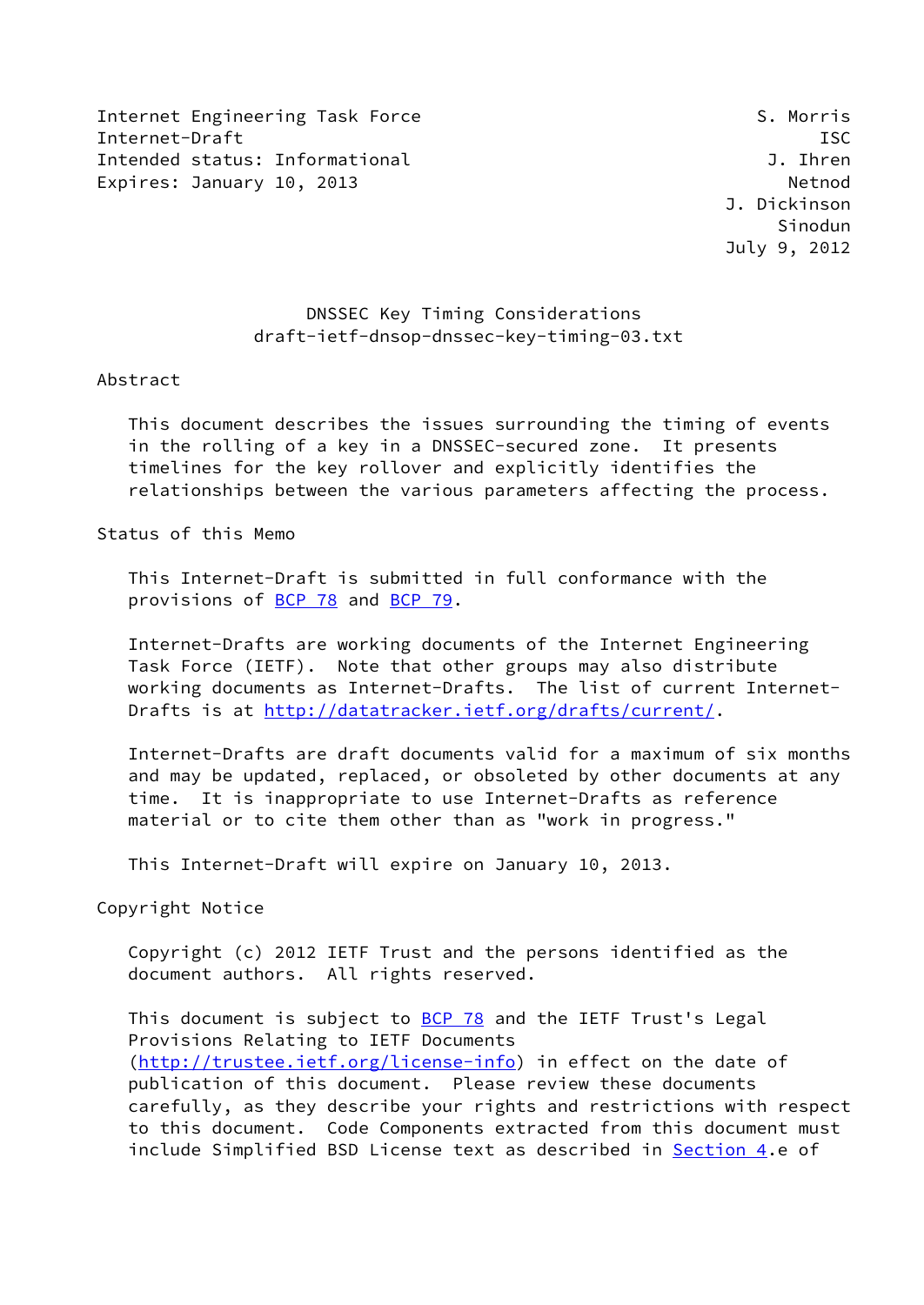| Internet-Draft |  |  | DNSSEC Key Timing Considerations | July 2012 |  |
|----------------|--|--|----------------------------------|-----------|--|
|----------------|--|--|----------------------------------|-----------|--|

 the Trust Legal Provisions and are provided without warranty as described in the Simplified BSD License.

# Table of Contents

| Key Rolling Considerations 3<br>1.1.                                                           |  |
|------------------------------------------------------------------------------------------------|--|
| Types of Keys $\ldots \ldots \ldots \ldots \ldots \ldots \ldots \ldots \frac{4}{2}$<br>1.2.    |  |
| 1.3.                                                                                           |  |
| Requirements Language $\ldots$ 4<br>1.4.                                                       |  |
|                                                                                                |  |
| 2.1.                                                                                           |  |
|                                                                                                |  |
|                                                                                                |  |
|                                                                                                |  |
| 3.1.                                                                                           |  |
| 3.2. Zone-Signing Key Timelines 9                                                              |  |
| $3.2.1$ . Pre-Publication Method 9                                                             |  |
| 3.2.2. Double-Signature Method 12                                                              |  |
| 3.2.3. Double-RRSIG Method 13                                                                  |  |
| $3.3$ . Key-Signing Key Rollover Timelines 15                                                  |  |
| Double-Signature Method 16<br>3.3.1.                                                           |  |
| Double-DS Method 18<br>3.3.2.                                                                  |  |
| <u>3.3.3</u> . Double-RRset Method <u>21</u>                                                   |  |
| 3.3.4. Interaction with Configured Trust Anchors 23                                            |  |
| 3.3.5. Introduction of First Keys 24                                                           |  |
| $\overline{4}$ .                                                                               |  |
| $\overline{5}$ .<br>Algorithm Considerations 26                                                |  |
| 6.                                                                                             |  |
| $\overline{1}$ .                                                                               |  |
| 8.                                                                                             |  |
| Security Considerations $\ldots \ldots \ldots \ldots \ldots \ldots \ldots \frac{27}{27}$<br>9. |  |
|                                                                                                |  |
|                                                                                                |  |
| Appendix A. List of Symbols 28                                                                 |  |
| Appendix B. Change History (To be removed on publication) $\ldots$ 31                          |  |
|                                                                                                |  |
|                                                                                                |  |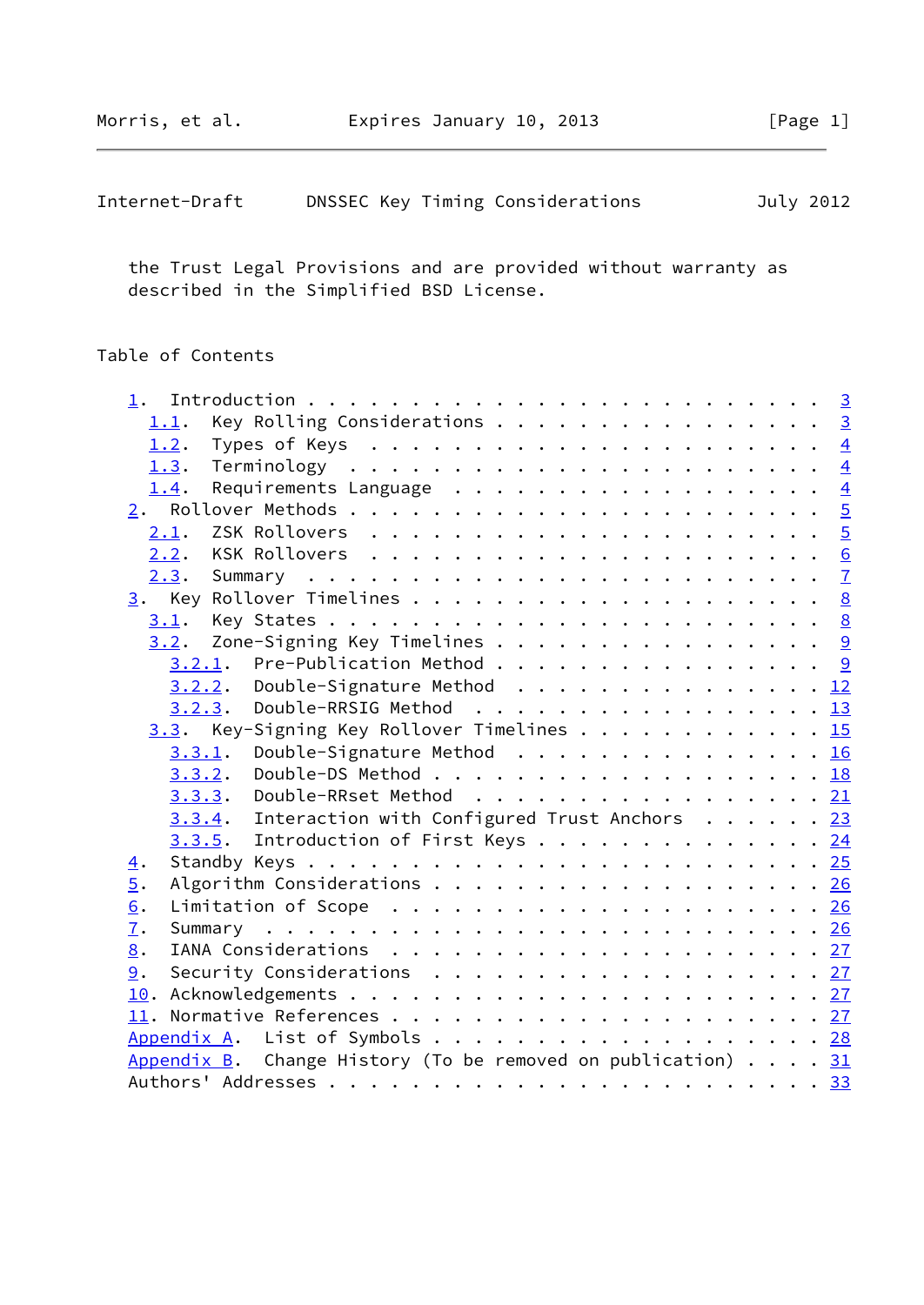#### Morris, et al. Expires January 10, 2013 [Page 2]

<span id="page-2-1"></span>Internet-Draft DNSSEC Key Timing Considerations July 2012

- <span id="page-2-0"></span>[1](#page-2-0). Introduction
- <span id="page-2-2"></span>[1.1](#page-2-2). Key Rolling Considerations

 When a zone is secured with DNSSEC, the zone manager must be prepared to replace ("roll") the keys used in the signing process. The rolling of keys may be caused by compromise of one or more of the existing keys, or it may be due to a management policy that demands periodic key replacement for security or operational reasons. In order to implement a key rollover, the keys need to be introduced into and removed from the zone at the appropriate times. Considerations that must be taken into account are:

- o DNSKEY records and associated information (such as the associated DS records or RRSIG records created with the key) are not only held at the authoritative nameserver, they are also cached by resolvers. The data on these systems can be interlinked, e.g., a validating resolver may try to validate a signature retrieved from a cache with a key obtained separately.
- o Zone "boot-strapping" events, where a zone is signed for the first time, can be common in configurations where a large number of zones are being served. Procedures should be able to cope with the introduction of keys into the zone for the first time as well as "steady-state", where the records are being replaced as part of normal zone maintenance.
- o To allow for an emergency re-signing of the zone as soon as possible after a key compromise has been detected, standby keys (additional keys over and above those used to sign the zone) need to be present.
- o A query for the DNSKEY RRset returns all DNSKEY records in the zone. As there is limited space in the UDP packet (even with EDNS0 support), key records no longer needed must be periodically removed. (For the same reason, the number of standby keys in the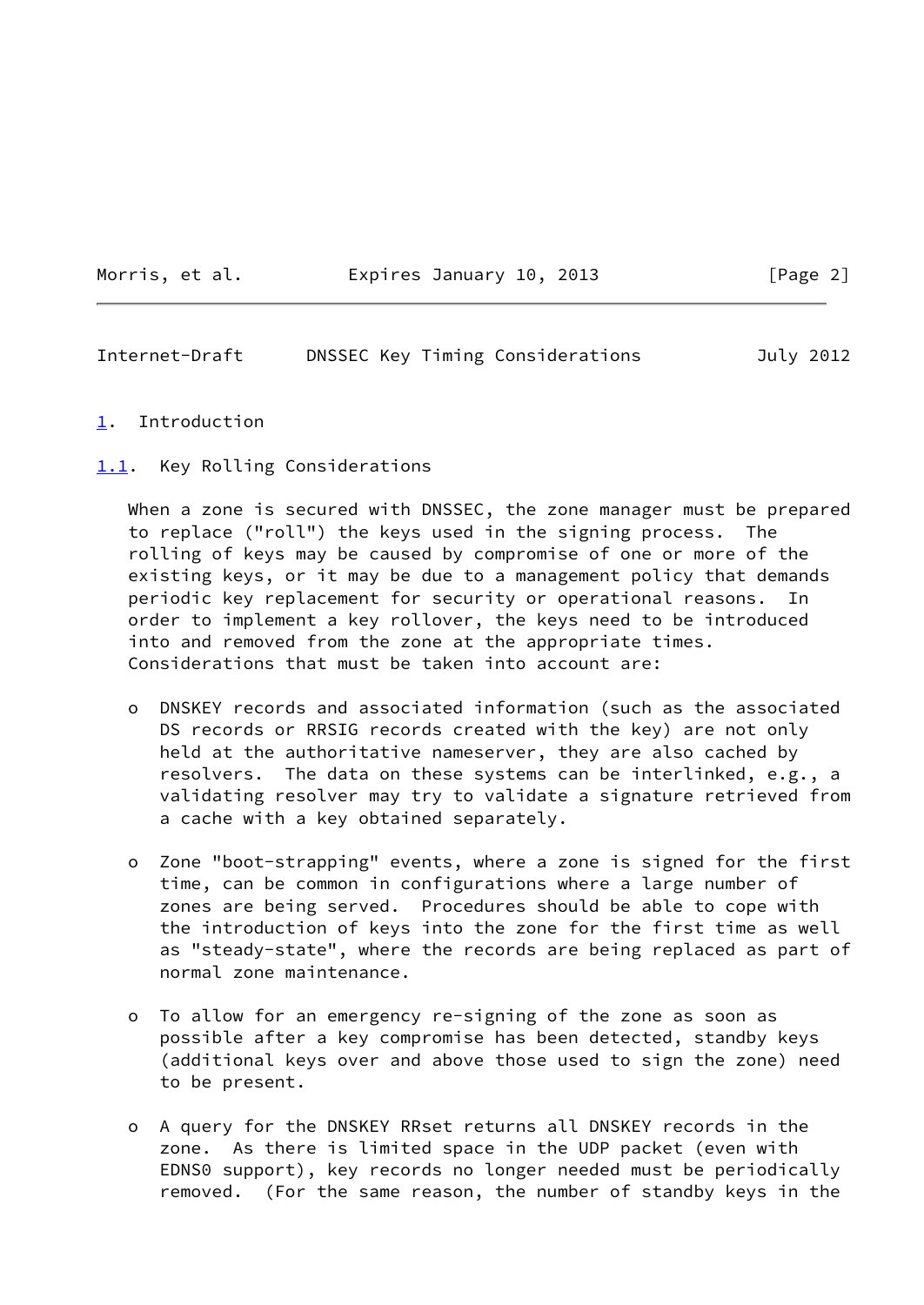zone should be restricted to the minimum required to support the key management policy.)

 Management policy, e.g., how long a key is used for, also needs to be considered. However, the point of key management logic is not to ensure that a rollover is completed at a certain time but rather to ensure that no changes are made to the state of keys published in the zone until it is "safe" to do so ("safe" in this context meaning that at no time during the rollover process does any part of the zone ever go bogus). In other words, although key management logic enforces policy, it may not enforce it strictly.

| Morris, et al. |  | Expires January 10, 2013 |  |  |  | [Page 3] |  |
|----------------|--|--------------------------|--|--|--|----------|--|
|----------------|--|--------------------------|--|--|--|----------|--|

<span id="page-3-1"></span>Internet-Draft DNSSEC Key Timing Considerations July 2012

 A high-level overview of key rollover can be found in [\[I-D.ietf-dnsop-rfc4641bis](#page-30-4)]. In contrast, this document focuses on the low-level timing detail of two classes of operations described there, the rollover of key-signing keys, and the rollover of zone signing keys.

#### <span id="page-3-0"></span>[1.2](#page-3-0). Types of Keys

Although DNSSEC validation treats all keys equally, [\[RFC4033](https://datatracker.ietf.org/doc/pdf/rfc4033)] recognises the broad classification of zone-signing keys (ZSK) and key-signing keys (KSK). A ZSK is used to authenticate information within the zone; a KSK is used to authenticate the zone's DNSKEY RRset. The main implication for this distinction concerns the consistency of information during a rollover.

 During operation, a validating resolver must use separate pieces of information to perform an authentication. At the time of authentication, each piece of information may be in its cache or may need to be retrieved from the authoritative server. The rollover process needs to happen in such a way that at all times during the rollover the information is consistent. With a ZSK, the information is the RRSIG (plus associated RRset) and the DNSKEY. These are both obtained from the same zone. In the case of the KSK, the information is the DNSKEY and DS RRset with the latter being obtained from a different zone.

 Although there are similarities in the algorithms to roll ZSKs and KSKs, there are a number of differences. For this reason, the two types of rollovers are described separately. It is also possible to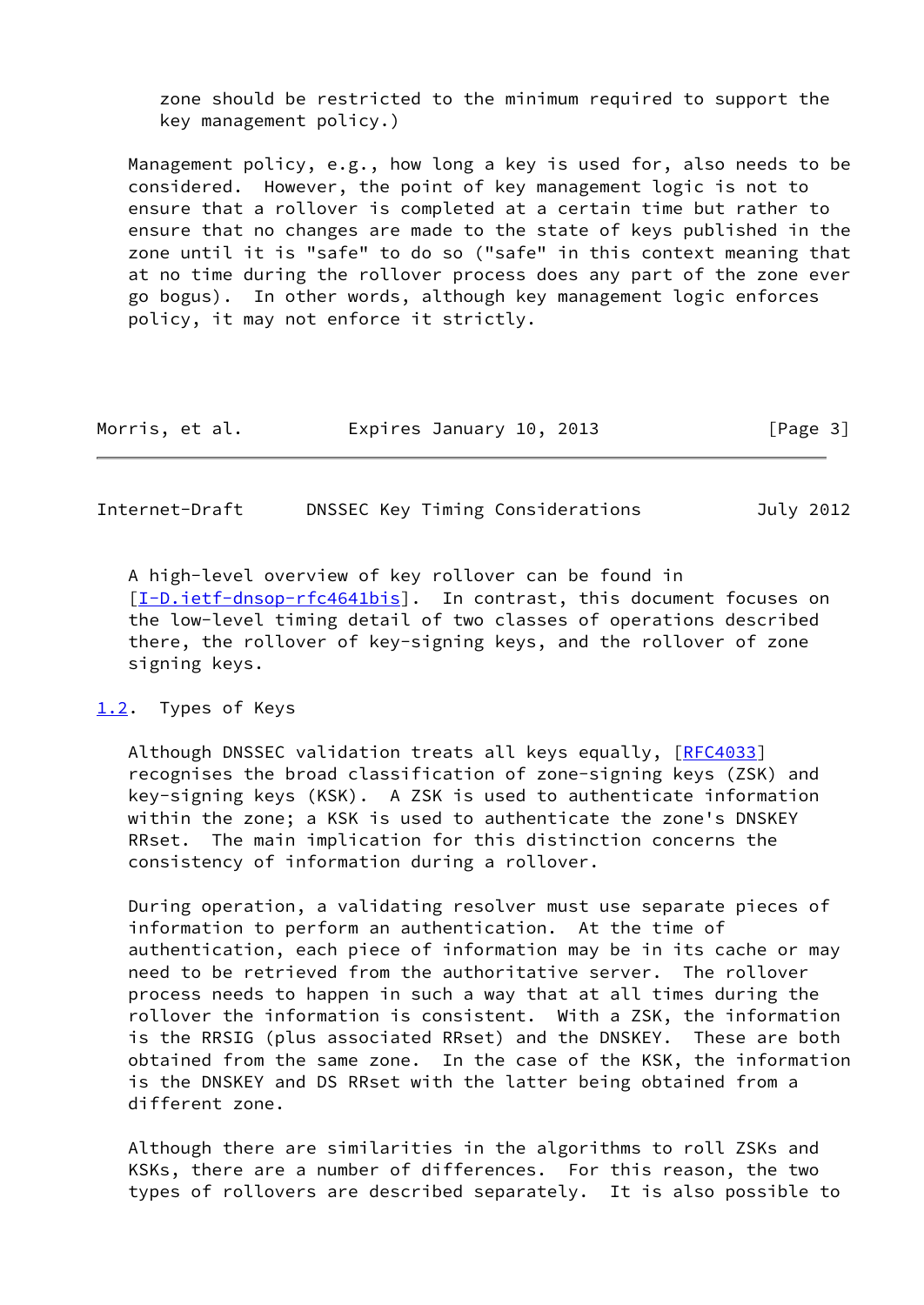use a single key as both the ZSK and KSK. However, the rolling of this type of key is not treated in this document.

<span id="page-4-0"></span>[1.3](#page-4-0). Terminology

The terminology used in this document is as defined in [\[RFC4033](https://datatracker.ietf.org/doc/pdf/rfc4033)] and [\[RFC5011](https://datatracker.ietf.org/doc/pdf/rfc5011)].

 A number of symbols are used to identify times, intervals, etc. All are listed in [Appendix A.](#page-31-0)

<span id="page-4-1"></span>[1.4](#page-4-1). Requirements Language

 The key words "MUST", "MUST NOT", "REQUIRED", "SHALL", "SHALL NOT", "SHOULD", "SHOULD NOT", "RECOMMENDED", "MAY", and "OPTIONAL" in this document are to be interpreted as described in [\[RFC2119](https://datatracker.ietf.org/doc/pdf/rfc2119)].

Morris, et al. **Expires January 10, 2013** [Page 4]

<span id="page-4-3"></span>Internet-Draft DNSSEC Key Timing Considerations July 2012

<span id="page-4-2"></span>[2](#page-4-2). Rollover Methods

<span id="page-4-4"></span>[2.1](#page-4-4). ZSK Rollovers

A ZSK can be rolled in one of three ways:

o Pre-Publication: described in [\[I-D.ietf-dnsop-rfc4641bis\]](#page-30-4), the new key is introduced into the DNSKEY RRset which is then re-signed. This state of affairs remains in place for long enough to ensure that any cached DNSKEY RRsets contain both keys. At that point signatures created with the old key can be replaced by those created with the new key, and the old signatures removed. During the re-signing process (which may or may not be atomic depending on how the zone is managed), it doesn't matter which key an RRSIG record retrieved by a resolver was created with; cached copies of the DNSKEY RRset will contain both the old and new keys.

 Once the zone contains only signatures created with the new key, there is an interval during which RRSIG records created with the old key expire from caches. After this, there will be no signatures anywhere that were created using the old key, and it can can be removed from the DNSKEY RRset.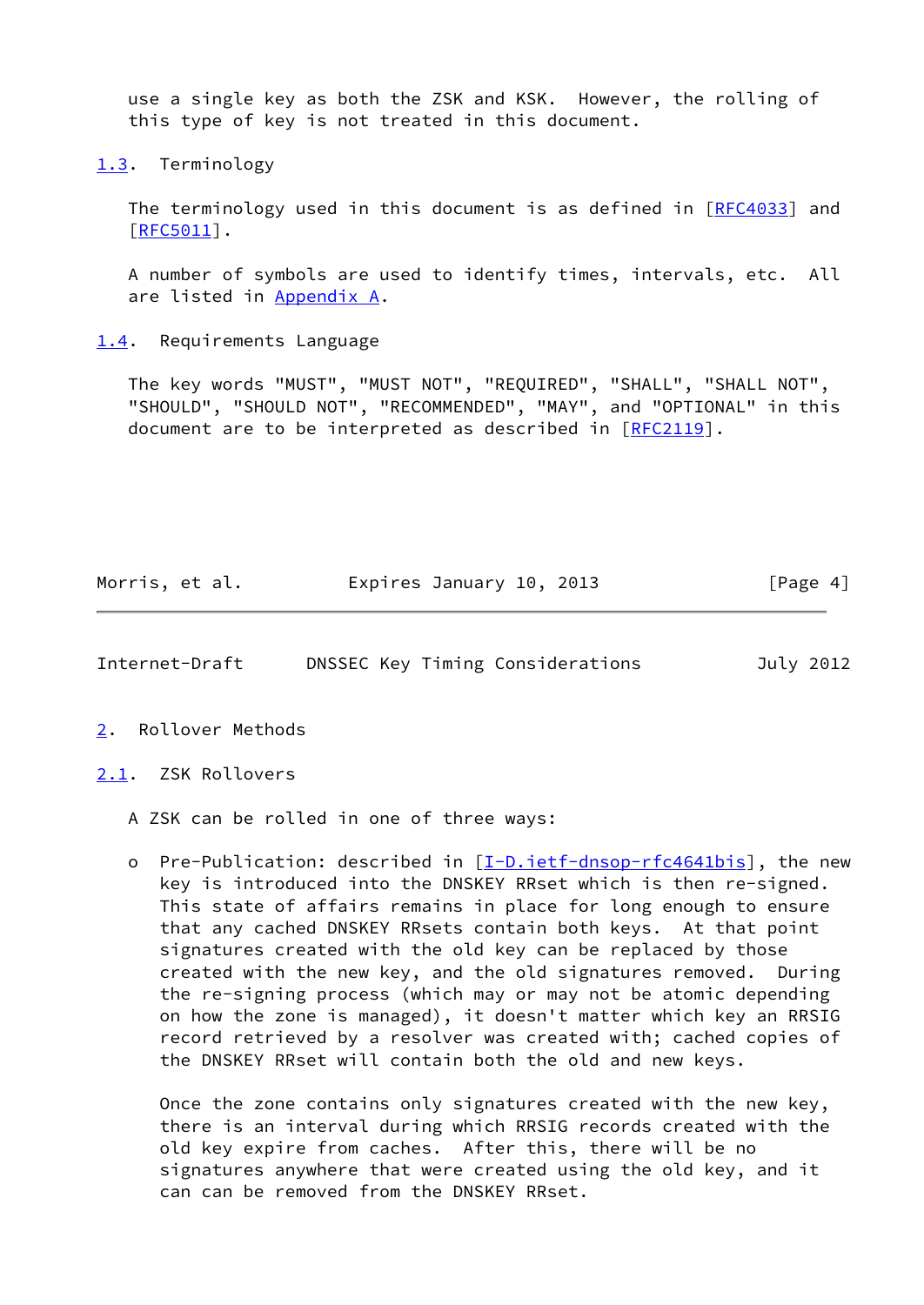o Double-Signature: also mentioned in [\[I-D.ietf-dnsop-rfc4641bis](#page-30-4)], this involves introducing the new key into the zone and using it to create additional RRSIG records; the old key and existing RRSIG records are retained. During the period in which the zone is being signed (again, the signing process may not be atomic), validating resolvers are always able to validate RRSIGs: any combination of old and new DNSKEY RRset and RRSIG allows at least one signature to be validated.

 Once the signing process is complete and enough time has elapsed to allow all old information to expire from caches, the old key and signatures can be removed from the zone. As before, during this period any combination of DNSKEY RRset and RRSIG will allow validation of at least one signature.

 o Double-RRSIG: strictly speaking, the use of the term "Double- Signature" above is a misnomer as the method is not only double signature, it is also double key as well. A true Double-Signature method (here called the Double-RRSIG method) involves introducing new signatures in the zone (while still retaining the old ones) but not introducing the new key.

 Once the signing process is complete and enough time has elapsed to ensure that all caches that may contain an RR and associated RRSIG have a copy of both signatures, the key is changed. After a

| Morris, et al. | Expires January 10, 2013 | [Page 5] |
|----------------|--------------------------|----------|
|----------------|--------------------------|----------|

<span id="page-5-1"></span>Internet-Draft DNSSEC Key Timing Considerations July 2012

 further interval during which the old DNSKEY RRset expires from caches, the old signatures are removed from the zone.

 Of three methods, Double-Signature is conceptually the simplest introduce the new key and new signatures, then approximately one TTL later remove the old key and old signatures. Pre-Publication is more complex - introduce the new key, approximately one TTL later sign the records, and approximately one TTL after that remove the old key. Double-RRSIG is essentially the reverse of Pre-Publication introduce the new signatures, approximately one TTL later change the key, and approximately one TTL after that remove the old signatures.

<span id="page-5-0"></span>[2.2](#page-5-0). KSK Rollovers

For ZSKs, the issue for the validating resolver is to ensure that it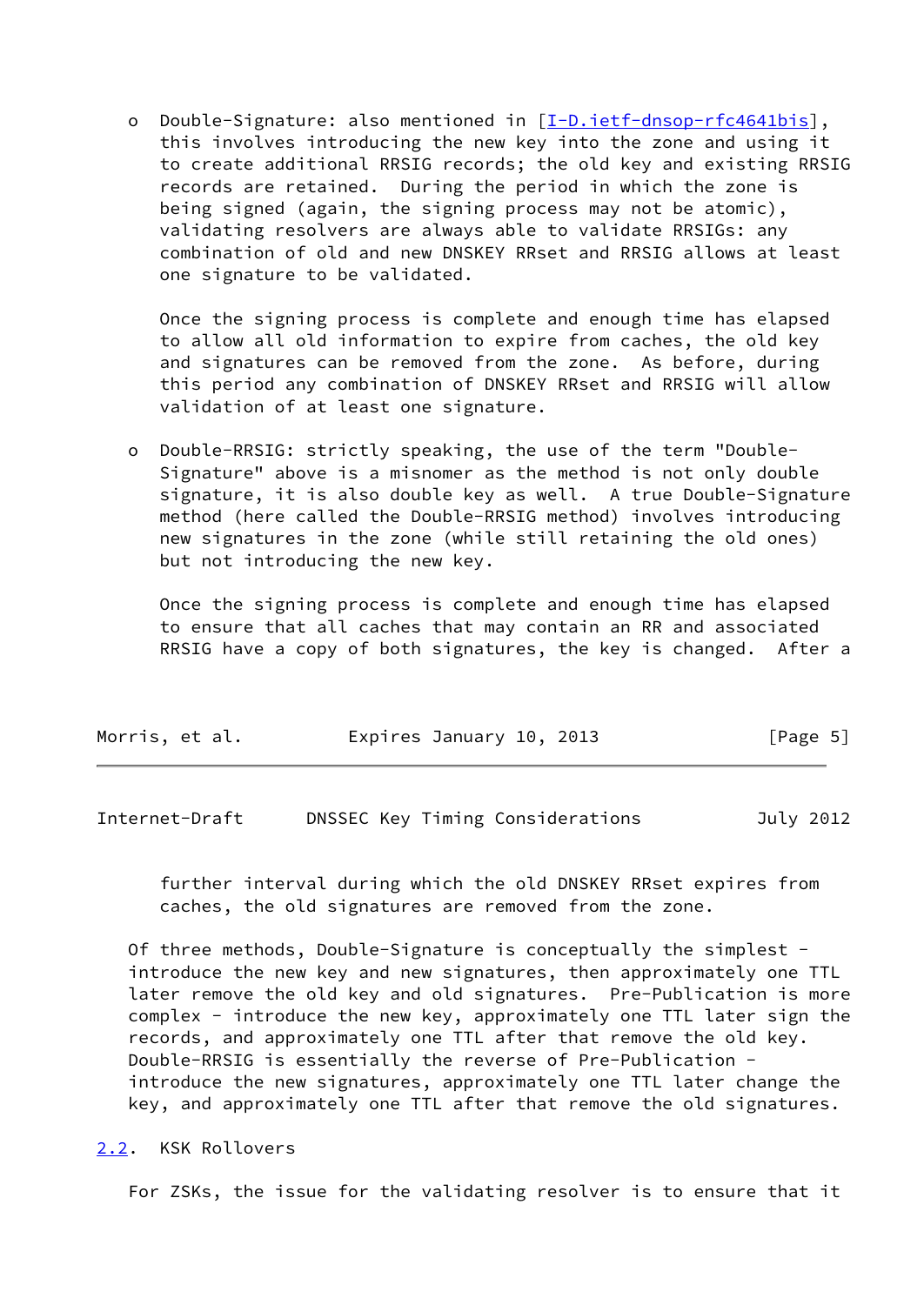has access to the ZSK that corresponds to a particular signature. In the KSK case, this can never be a problem as the KSK is only used for one signature (that over the DNSKEY RRset) and both the key and the signature travel together. Instead, the issue is to ensure that the KSK is trusted.

 Trust in the KSK is either due to the existence of a signed and validated DS record in the parent zone or an explicitly configured trust anchor. If the former, the rollover algorithm will need to involve the parent zone in the addition and removal of DS records, so timings are not wholly under the control of the zone manager. If the latter, [\[RFC5011](https://datatracker.ietf.org/doc/pdf/rfc5011)] timings will be needed to roll the keys. (Even in the case where authentication is via a DS record, the zone manager may elect to include [\[RFC5011](https://datatracker.ietf.org/doc/pdf/rfc5011)] timings in the key rolling process so as to cope with the possibility that the key has also been explicitly configured as a trust anchor.)

 It is important to note that this does not preclude the development of key rollover logic; in accordance with the goal of the rollover logic being able to determine when a state change is "safe", the only effect of being dependent on the parent is that there may be a period of waiting for the parent to respond in addition to any delay the key rollover logic requires. Although this introduces additional delays, even with a parent that is less than ideally responsive the only effect will be a slowdown in the rollover state transitions. This may cause a policy violation, but will not cause any operational problems.

Like the ZSK case, there are three methods for rolling a KSK:

 o Double-Signature: also known as Double-DNSKEY, the new KSK is added to the DNSKEY RRset which is then signed with both the old and new key. After waiting for the old RRset to expire from

| Expires January 10, 2013<br>Morris, et al. | [Page 6] |  |
|--------------------------------------------|----------|--|
|--------------------------------------------|----------|--|

<span id="page-6-0"></span>Internet-Draft DNSSEC Key Timing Considerations July 2012

 caches, the DS record in the parent zone is changed. After waiting a further interval for this change to be reflected in caches, the old key is removed from the RRset. (The name "Double- Signature" is used because, like the ZSK method of the same name, the new key is introduced and immediately used for signing.)

 o Double-DS: the new DS record is published. After waiting for this change to propagate into caches, the KSK is changed. After a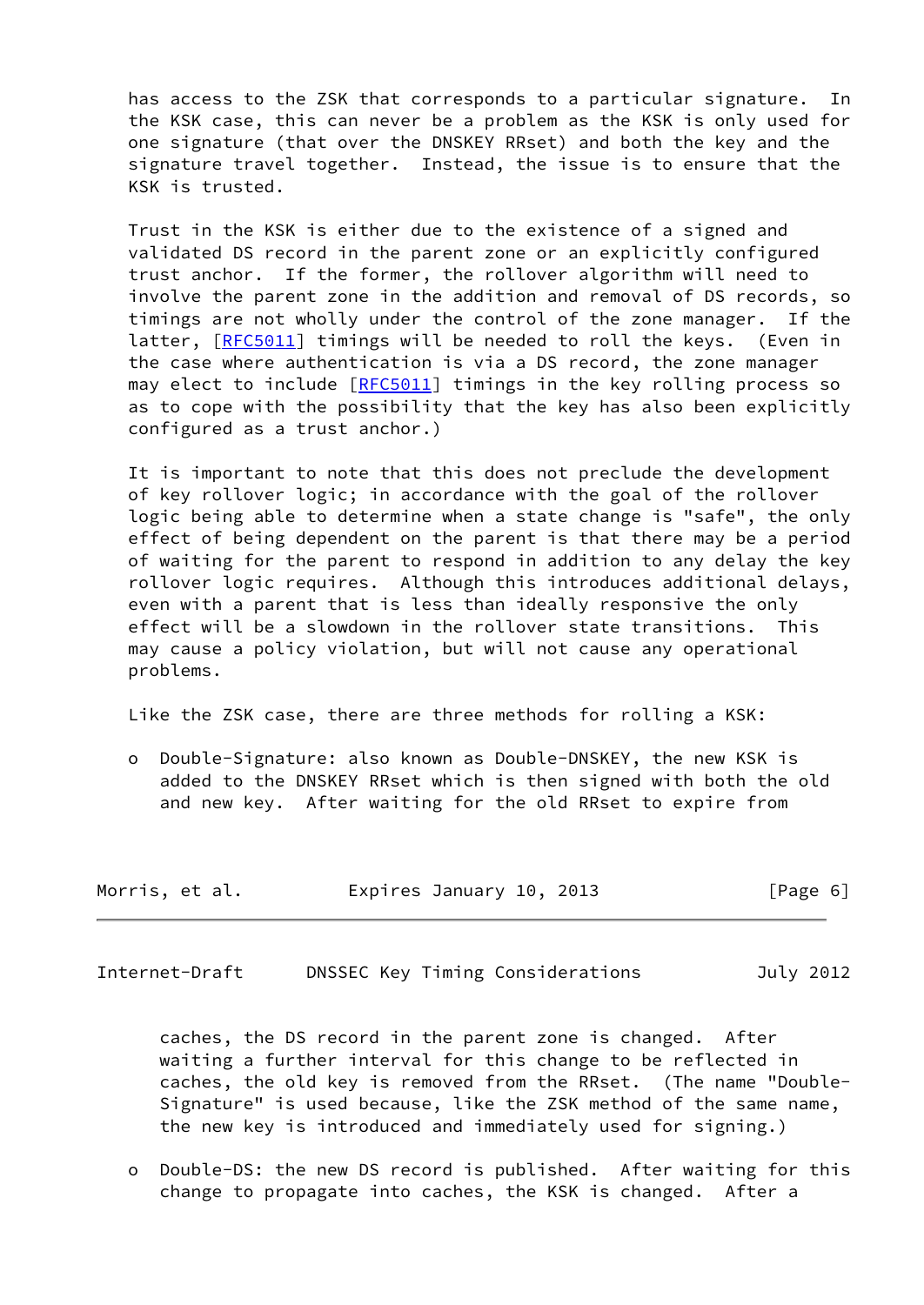further interval during which the old DNSKEY RRset expires from caches, the old DS record is removed.

 o Double-RRset: the new KSK is added to the DNSKEY RRset which is then signed with both the old and new key, and the new DS record added to the parent zone. After waiting a suitable interval for the old DS and DNSKEY RRsets to expire from caches, the old DNSKEY and DS record are removed.

 In essence, "Double-Signature" means that the new KSK is introduced first and used to sign the DNSKEY RRset. The DS record is changed, and finally the old KSK removed. With "Double-DS" it is the other way around. Finally, Double-RRset does both updates more or less in parallel.

<span id="page-7-0"></span>[2.3](#page-7-0). Summary

The methods can be summarised as follows:

| <b>75K</b><br>MAT<br>∙n∩r. | KSK Method | UASCrintion |  |
|----------------------------|------------|-------------|--|

|                                 | $---+--$<br>--+---- |                                                                                                          |
|---------------------------------|---------------------|----------------------------------------------------------------------------------------------------------|
| Pre-Publication                 | (not applicable)    | Publish the DNSKEY before<br>the RRSIGs.                                                                 |
| Double-Signature                | Double-Signature    | Publish the DNSKEY and<br>RRSIGs at same time. For a<br>KSK, this happens before<br>the DS is published. |
| Double-RRSIG                    | (not applicable)    | Publish RRSIGs before the<br>DNSKEY.                                                                     |
| (not applicable)                | Double-DS           | Publish DS before the<br>DNSKEY.                                                                         |
| (not applicable)   Double-RRset |                     | Publish DNSKEY and DS in<br>parallel.                                                                    |

### Table 1

Morris, et al. **Expires January 10, 2013** [Page 7]

<span id="page-7-2"></span>Internet-Draft DNSSEC Key Timing Considerations July 2012

<span id="page-7-1"></span>[3](#page-7-1). Key Rollover Timelines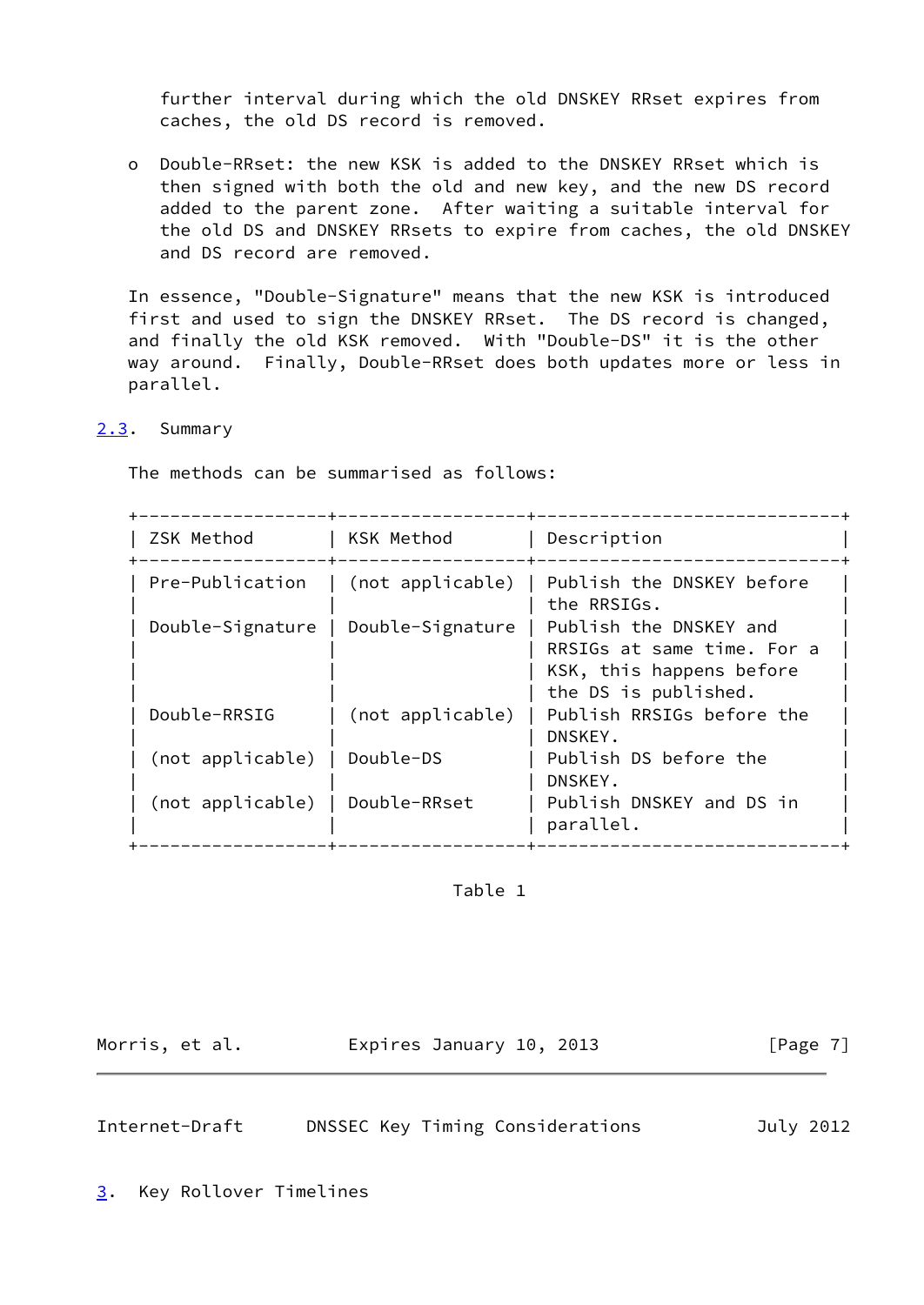#### <span id="page-8-0"></span>[3.1](#page-8-0). Key States

 During the rolling process, a key moves through different states. The defined states are:

- Generated The key has been created, but has not yet been used for anything.
- Published The DNSKEY record or information associated with it is published in the zone, but predecessors of the key (or associated information) may be held in caches.

 The idea of "associated information" is used in rollover methods where RRSIG or DS records are published first and the DNSKEY is changed in an atomic operation. It allows the rollover still to be thought of as moving through a set of states. In the rest of this section, the term "key data" should be taken to mean "key or associated information".

- Ready The new key data has been published for long enough to guarantee that any previous versions of the DNSKEY RRset have expired from caches.
- Active The key has started to be used to sign RRsets. Note that when this state is entered, it may not be possible for validating resolvers to use the key for validation in all cases: the zone signing may not have finished, or the data might not have reached the resolver because of propagation delays and/or caching issues. If this is the case, the resolver will have to rely on the key's predecessor instead.
- Retired A successor key has become active and this key is no longer being used to generate RRSIGs. However, as there may still be RRSIGs in caches that were generated using this key, it is being retained in the zone until they have expired.
- Dead The key is published in the zone but there is no longer information anywhere that requires its presence. Hence the key can be removed from the zone at any time.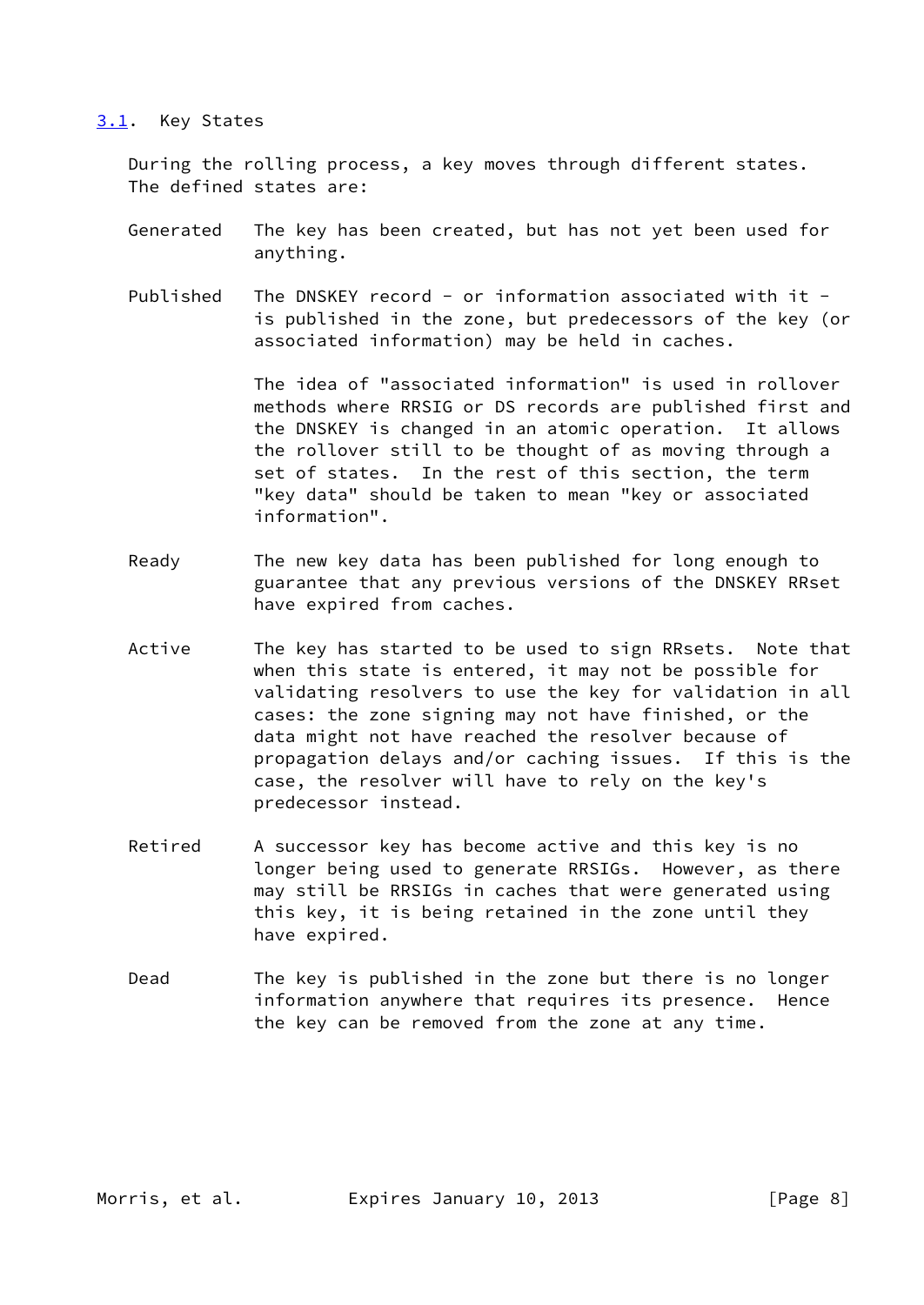<span id="page-9-1"></span>Removed The key has been removed from the zone.

 There is one additional state, used where [[RFC5011](https://datatracker.ietf.org/doc/pdf/rfc5011)] considerations are in effect (see [Section 3.3.4\)](#page-25-0):

 Revoked The key is published for a period with the "revoke" bit set as a way of notifying validating resolvers that have configured it as an [\[RFC5011](https://datatracker.ietf.org/doc/pdf/rfc5011)] trust anchor that it is about to be removed from the zone.

<span id="page-9-0"></span>[3.2](#page-9-0). Zone-Signing Key Timelines

 The following sections describe the rolling of a ZSK. They show the events in the lifetime of a key (referred to as "key N") and cover its replacement by its successor (key N+1).

<span id="page-9-2"></span>[3.2.1](#page-9-2). Pre-Publication Method

 The following diagram shows the timeline of a Pre-Publication rollover. Time increases along the horizontal scale from left to right and the vertical lines indicate events in the process. Significant times and time intervals are marked.



Figure 1: Timeline for a Pre-Publication ZSK rollover.

 Event 1: Key N is generated at the generate time (Tgen). Although there is no reason why the key cannot be generated immediately prior to its publication in the zone (Event 2), some implementations may find it convenient to create a pool of keys in one operation and draw from that pool as required. For this reason, it is shown as a separate event. Keys that are available for use but not published are said to be generated.

Event 2: Key N's DNSKEY record is put into the zone, i.e., it is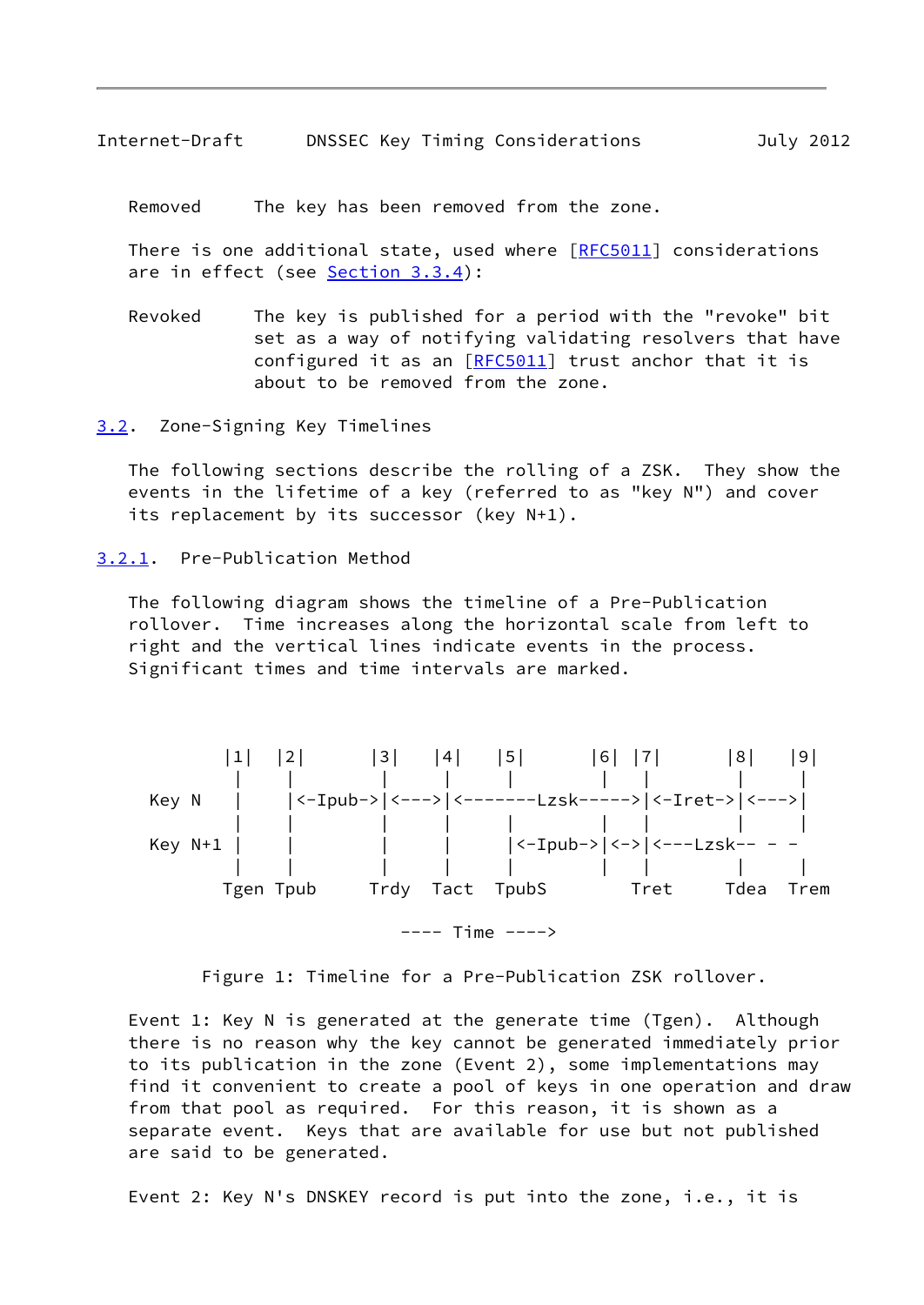added to the DNSKEY RRset which is then re-signed with the current key-signing key. The time at which this occurs is the key's

| Morris, et al. | Expires January 10, 2013 | [Page 9] |
|----------------|--------------------------|----------|
|----------------|--------------------------|----------|

Internet-Draft DNSSEC Key Timing Considerations July 2012

 publication time (Tpub), and the key is now said to be published. Note that the key is not yet used to sign records.

 Event 3: Before it can be used, the key must be published for long enough to guarantee that any cached version of the zone's DNSKEY RRset includes this key.

 This interval is the publication interval (Ipub) and, for the second or subsequent keys in the zone, is given by:

 $Ipub = Dprp + TTLkey$ 

Here, Dprp is the propagation delay - the time taken in the worst case situation for a change introduced at the master to replicate to all slave servers - which depends on the depth of the master-slave hierarchy. TTLkey is the time-to-live (TTL) for the DNSKEY records in the zone. The sum is therefore the maximum time taken for existing DNSKEY records to expire from caches, regardless of the nameserver from which they were retrieved.

 (The case of introducing the first ZSK into the zone is discussed in [Section 3.3.5](#page-26-0).)

 After a delay of Ipub, the key is said to be ready and could be used to sign records. The time at which this event occurs is the key's ready time (Trdy), which is given by:

 $Trdy = Tpub + Ipub$ 

 Event 4: At some later time, the key starts being used to sign RRsets. This point is the activation time (Tact) and after this, the key is said to be active.

 Event 5: At some point thought must be given to its successor (key N+1). As with the introduction of the currently active key into the zone, the successor key will need to be published at least Ipub before it is activated. Denoting the publication time of the successor key by TpubS, then: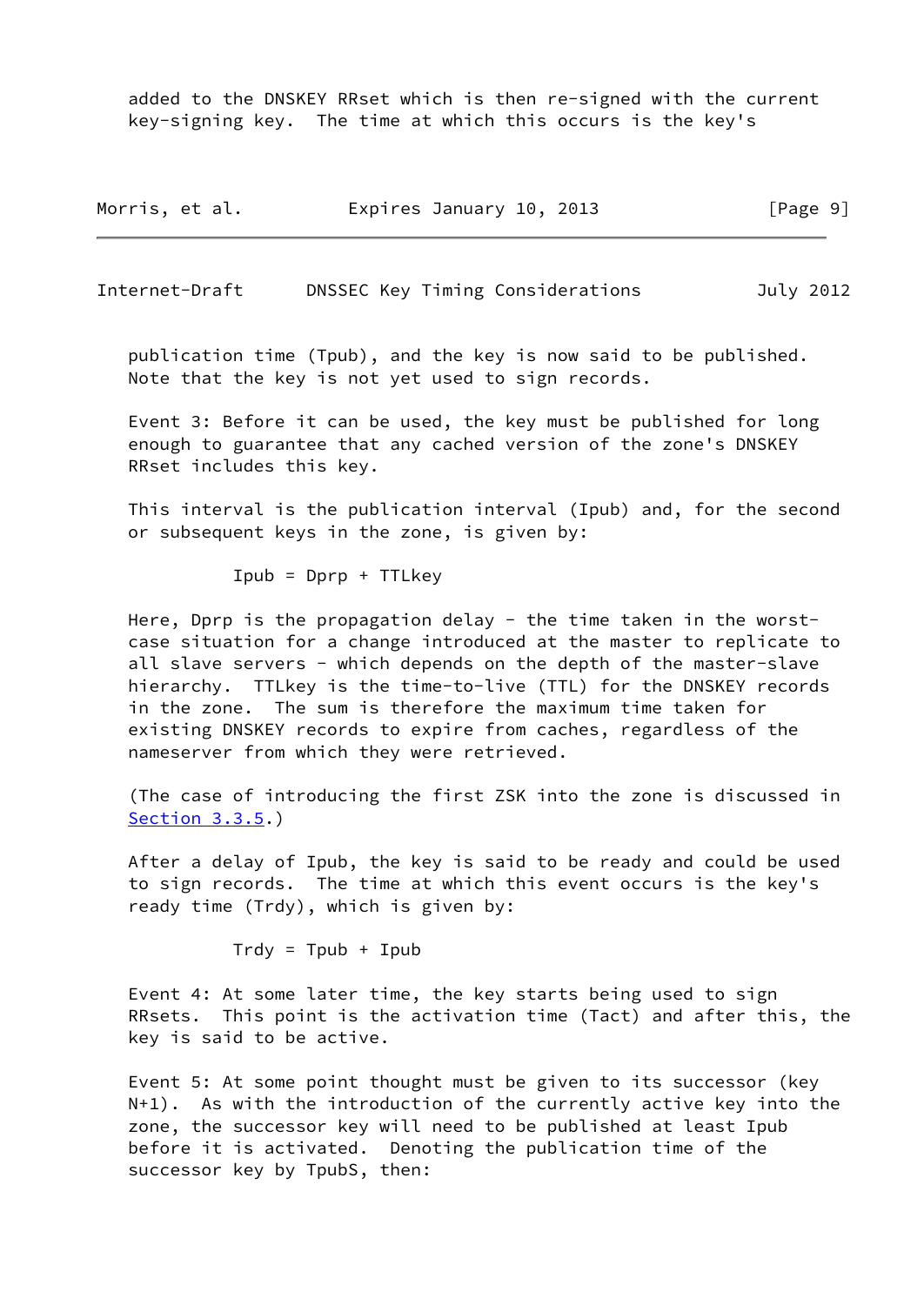Here, Lzsk is the length of time for which a ZSK will be used (the ZSK lifetime). It should be noted that unlike the publication interval, Lzsk is not determined by timing logic, but by key management policy. Lzsk will be set by the operator according to their assessment of the risks posed by continuing to use a key and the risks associated with key rollover. However, operational considerations may mean a key is active for slightly more or less

| Morris, et al. | Expires January 10, 2013 | [Page 10] |  |
|----------------|--------------------------|-----------|--|
|----------------|--------------------------|-----------|--|

Internet-Draft DNSSEC Key Timing Considerations July 2012

than Lzsk.

 Event 6: While key N is still active, its successor becomes ready. From this time onwards, key N+1 could be used to sign the zone.

 Event 7: When key N has been in use for an interval equal to the ZSK lifetime, it is retired (i.e., it will never again be used to generate new signatures) and key N+1 activated and used to sign the zone. This is the retire time of key N (Tret) and is given by:

 $Tret = Tact + Lzsk$ 

 It is also the activation time of the successor key (TactS). Note that operational considerations may cause key N to remain in use for longer than Lzsk; if so, the retirement actually occurs when the successor key is made active.

 Event 8: The retired key needs to be retained in the zone whilst any RRSIG records created using this key are still published in the zone or held in caches. (It is possible that a validating resolver could have an unexpired RRSIG record and an expired DNSKEY RRset in the cache when it is asked to provide both to a client. In this case the DNSKEY RRset would need to be looked up again.) This means that once the key is no longer used to sign records, it should be retained in the zone for at least the retire interval (Iret) given by:

Iret = Dsgn + Dprp + TTLsig

 Dsgn is the delay needed to ensure that all existing RRsets have been re-signed with the new key. Dprp is (as described above) the propagation delay, required to guarantee that the updated zone information has reached all slave servers, and TTLsig is the maximum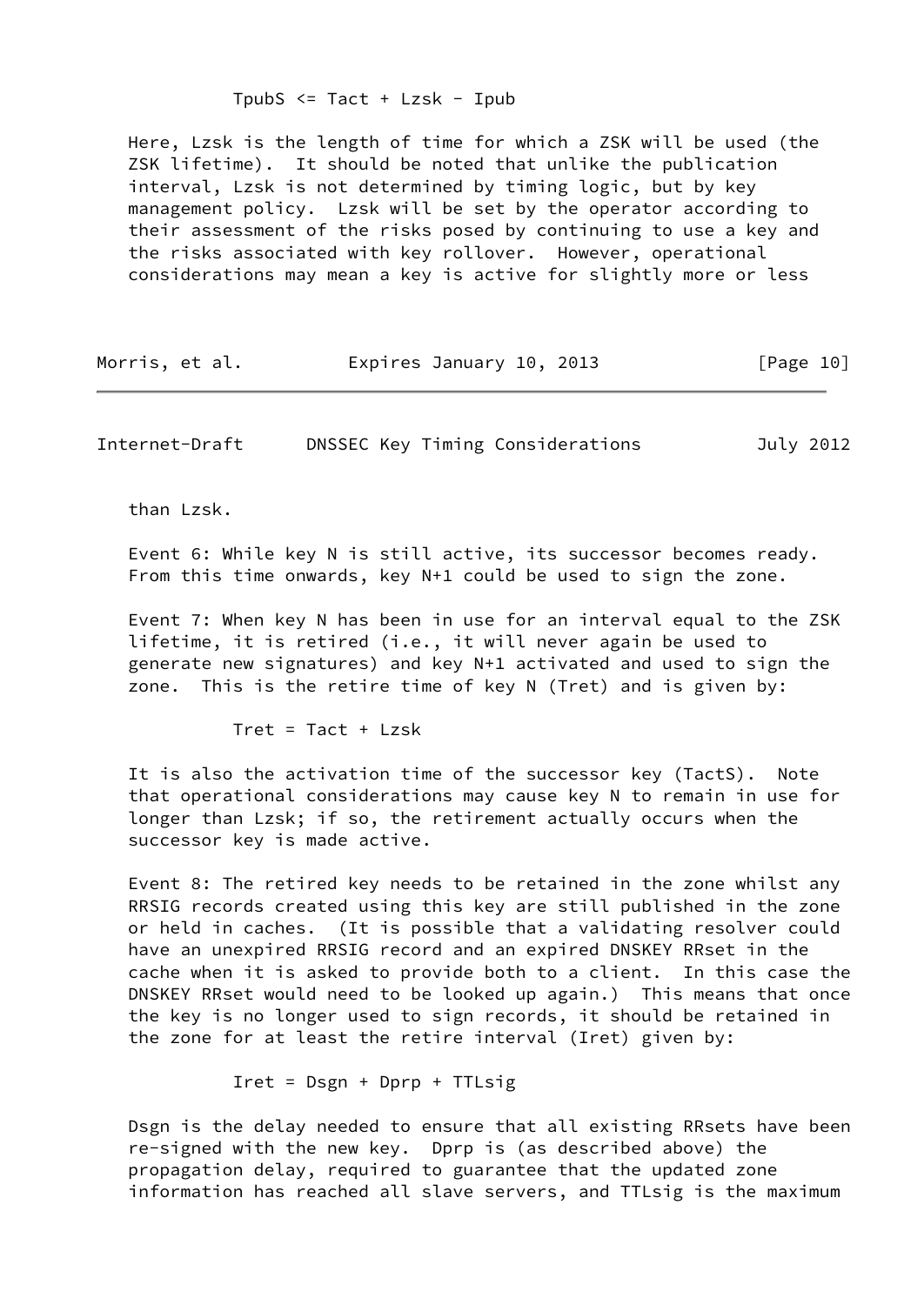TTL of all the RRSIG records in the zone created with the ZSK.

 The time at which all RRSIG records created with this key have expired from resolver caches is the dead time (Tdea), given by:

Tdea = Tret + Iret

... at which point the key is said to be dead.

 Event 9: At any time after the key becomes dead, it can be removed from the zone's DNSKEY RRset, which must then be re-signed with the current key-signing key. This time is the removal time (Trem), given by:

| Morris, et al. | Expires January 10, 2013 |  | [Page 11] |
|----------------|--------------------------|--|-----------|
|----------------|--------------------------|--|-----------|

<span id="page-12-1"></span>Internet-Draft DNSSEC Key Timing Considerations July 2012

Trem >= Tdea

... at which time the key is said to be removed.

<span id="page-12-0"></span>[3.2.2](#page-12-0). Double-Signature Method

 The timeline for a double-signature rollover is shown below. The diagram follows the convention described in [Section 3.2.1](#page-9-2)



Figure 2: Timeline for a Double-Signature ZSK rollover.

 Event 1: Key N is generated at the generate time (Tgen). Although there is no reason why the key cannot be generated immediately prior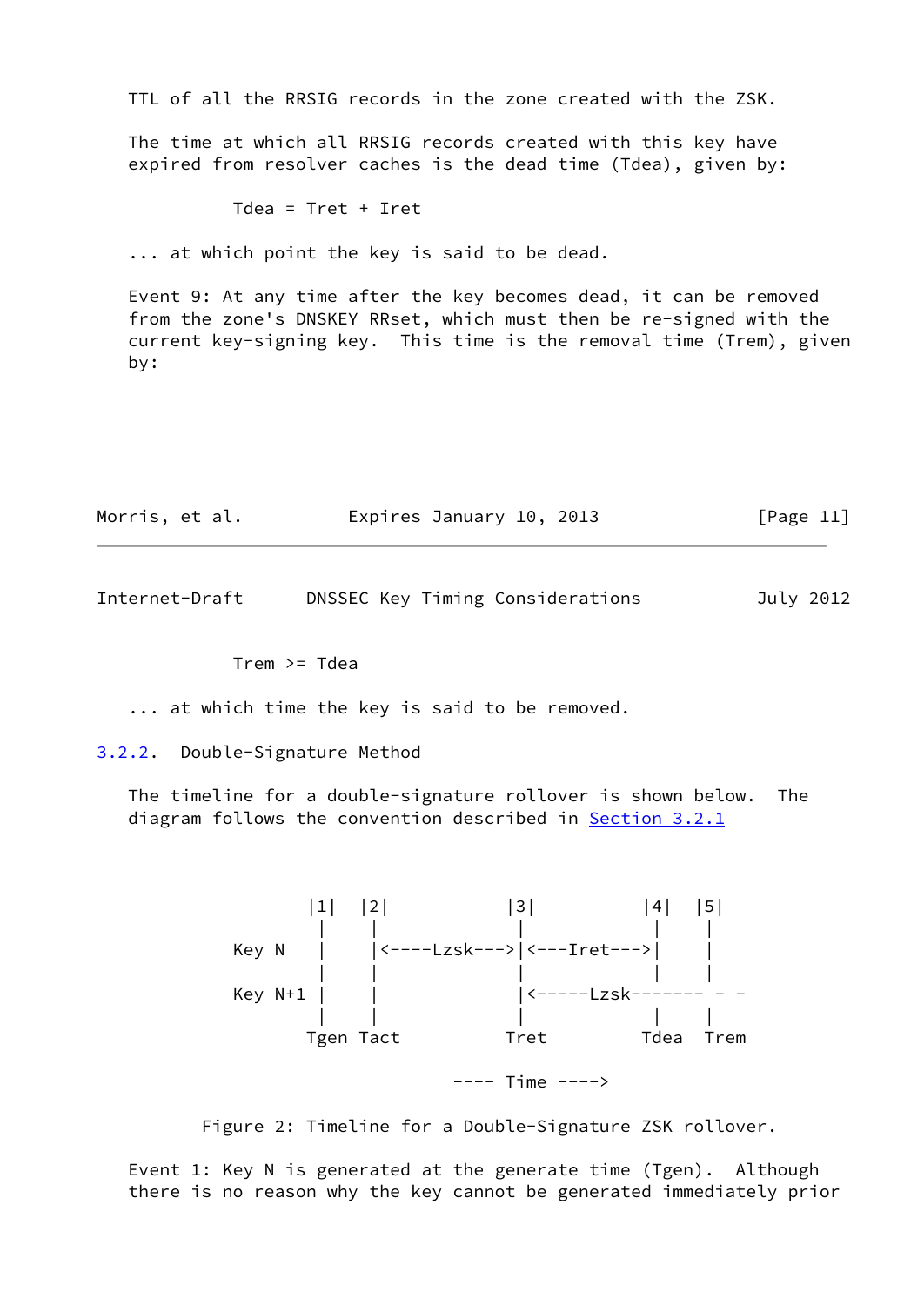to its publication in the zone (Event 2), some implementations may find it convenient to create a pool of keys in one operation and draw from that pool as required. For this reason, it is shown as a separate event. Keys that are available for use but not published are said to be generated.

 Event 2: Key N is added to the DNSKEY RRset and is then used to sign the zone; existing signatures in the zone are not removed. This is the activation time (Tact), after which the key is said to be active.

 Event 3: After the current key (key N) has been in use for its intended lifetime (Lzsk), the successor key (key N+1) is introduced into the zone and starts being used to sign RRsets: neither the current key nor the signatures created with it are removed. The successor is key is now active and the current key is said to be retired. This time is the retire time of the key (Tret); it is also the activation time of the successor key (TactS).

 $Tret = Tact + Lzsk$ 

 Event 4: Before key N can be withdrawn from the zone, all RRsets that need to be signed must have been signed by the successor key (key N+1) and any old RRsets that do not include the new key or new RRSIGs

| Morris, et al. | Expires January 10, 2013 | [Page 12] |
|----------------|--------------------------|-----------|
|----------------|--------------------------|-----------|

<span id="page-13-0"></span>Internet-Draft DNSSEC Key Timing Considerations July 2012

 must have expired from caches. Note that the signatures are not replaced - each RRset is signed by both the old and new key.

This takes Iret, the retire interval, given by the expression:

Iret = Dsgn + Dprp + max(TTLkey, TTLsig)

 As before, Dsgn is the delay needed to ensure that all existing RRsets have been signed with the new key and Dprp is the propagation delay. The final term (the maximum of TTLkey and TTLsig) is the period to wait for key and signature data associated with key N to expire from caches. (TTLkey is the TTL of the DNSKEY RRset and TTLsig is the maximum TTL of all the RRSIG records in the zone created with the ZSK. The two may be different: although the TTL of an RRSIG is equal to the TTL of the RRs in the associated RRset [\[RFC4034](https://datatracker.ietf.org/doc/pdf/rfc4034)], the DNSKEY RRset only needs to be signed with the KSK.)

At the end of this interval, key N is said to be dead. This occurs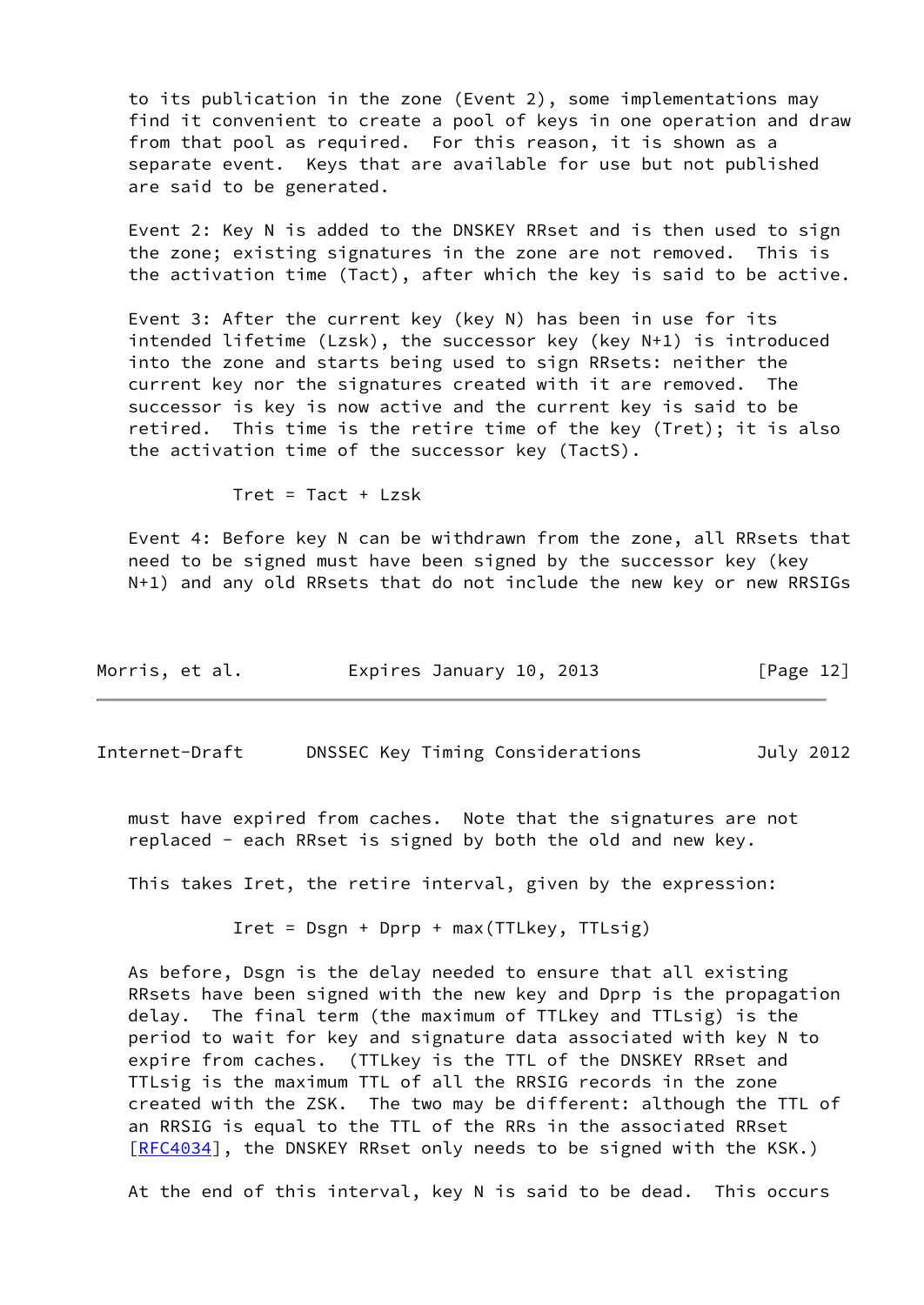at the dead time (Tdea) so:

Tdea = Tret + Iret

 Event 5: At some later time key N and the signatures generated with it can be removed from the zone. This is the removal time Trem, given by:

Trem >= Tdea

<span id="page-14-0"></span>[3.2.3](#page-14-0). Double-RRSIG Method

 The timeline for a double-signature rollover is shown below. The diagram follows the convention described in **[Section 3.2.1](#page-9-2)** 



Figure 3: Timeline for a Double-Signature ZSK rollover.

Morris, et al. **Expires January 10, 2013** [Page 13]

Internet-Draft DNSSEC Key Timing Considerations July 2012

 Event 1: Key N is generated at the generate time (Tgen). Although there is no reason why the key cannot be generated immediately prior to its publication in the zone (Event 2), some implementations may find it convenient to create a pool of keys in one operation and draw from that pool as required. For this reason, it is shown as a separate event. Keys that are available for use but not published are said to be generated.

 Event 2: Key N is used to sign the zone but existing signatures are retained. Although the new ZSK is not published in the zone at this point, for analogy with the other ZSK rollover methods and because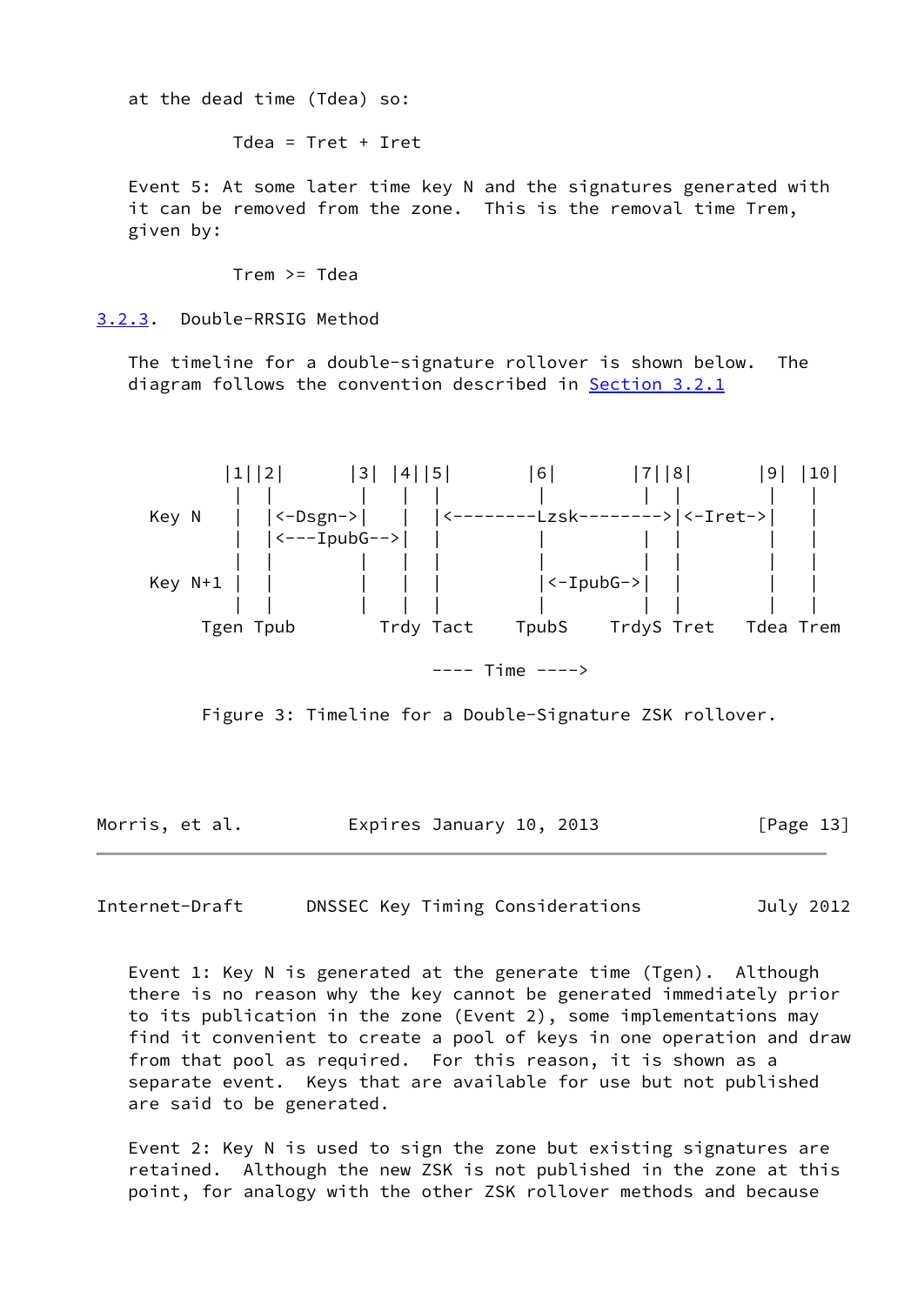this is the first time that key information is visible (albeit indirectly through the created signatures) this time is called the publication time (Tpub).

 Event 3: After the signing interval, Dsgn, all RRsets that need to be signed have been signed by the new key. (As a result, all these RRsets are now signed twice, once by the (still-absent) key N and once by its predecessor.

 Event 4: There is now a delay while the old signature information expires from caches. This interval is given by the expression:

Dprp + TTLsig

 As before, Dprp is the propagation delay and TTLsig is the maximum TTL of all the RRSIG records in the zone created with the ZSK.

 Again in analogy with other key rollover methods, this is defined as key N's ready time (Trdy) and the key is said to be in the ready state. (Although the key is not in the zone, it is ready to be used.) The interval between the publication and ready times is the publication interval of the signature, IpubG, i.e.,

 $Trdy = Tpub + IpubG$ 

where

IpubG = Dsgn + Dprp + TTLsig

 Event 5: At some later time the predecessor key is removed and the key N added to the DNSKEY RRset. As all the signed RRs have signatures created by the old and new keys, the records can still be authenticated. This time is the activation time (Tact) and the key is now said to be active.

 Event 6: At some point thought must be given to rolling the key. The first step is to publish signatures created by the successor key (key

| Morris, et al. | Expires January 10, 2013 | [Page 14] |
|----------------|--------------------------|-----------|
|----------------|--------------------------|-----------|

<span id="page-15-0"></span>Internet-Draft DNSSEC Key Timing Considerations July 2012

 N+1) early enough for key N to be replaced after it has been active for its scheduled lifetime. This occurs at TpubS (the publication time of the successor), given by: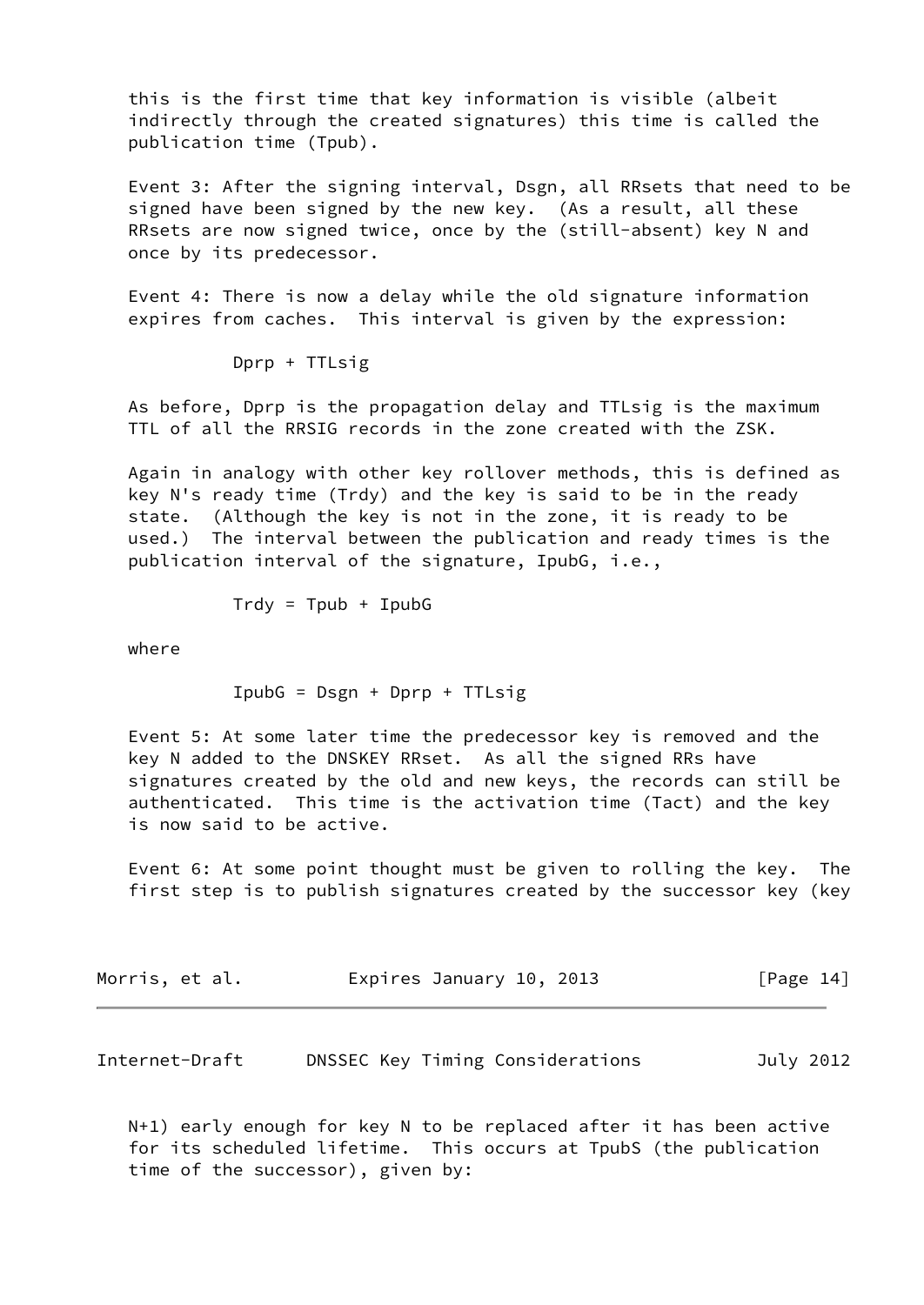TpubS <= Tact + Lzsk - IpubG

 Event 7: The signatures have propagated and the new key could be added to the zone. This time is the ready time of the successor key (TrdyS).

 $TrdyS = TpubS + IpubG$ 

... where IpubG is as defined above.

 Event 8: At some later time key N is removed from the zone's DNSKEY RRset and the successor key (key N+1) is added to it. This is the retire time of the key (Tret).

 Event 9: The signatures must remain in the zone for long enough that the new DNSKEY RRset has had enough time to propagate to all caches. Once caches contain the new DNSKEY, the old signatures are no longer of use and can be considered to be dead as they cannot be validated by any key. In analogy with other rollover methods, the time at which this occurs is the dead time (Tdea), given by:

Tdea = Tret + Iret

... where Iret is the retire interval, given by:

Iret = Dprp + TTLkey

Dprp is as defined earlier and TTLkey is the TTL of the DNSKEY RRset.

 Event 10: At some later time the signatures can be removed from the zone. In analogy with other rollover methods, this time is called the remove time (Trem) and is given by:

Trem >= Tdea

<span id="page-16-0"></span>[3.3](#page-16-0). Key-Signing Key Rollover Timelines

 The following sections describe the rolling of a KSK. They show the events in the lifetime of a key (referred to as "key N") and cover it replacement by its successor (key N+1).

Morris, et al. **Expires January 10, 2013** [Page 15]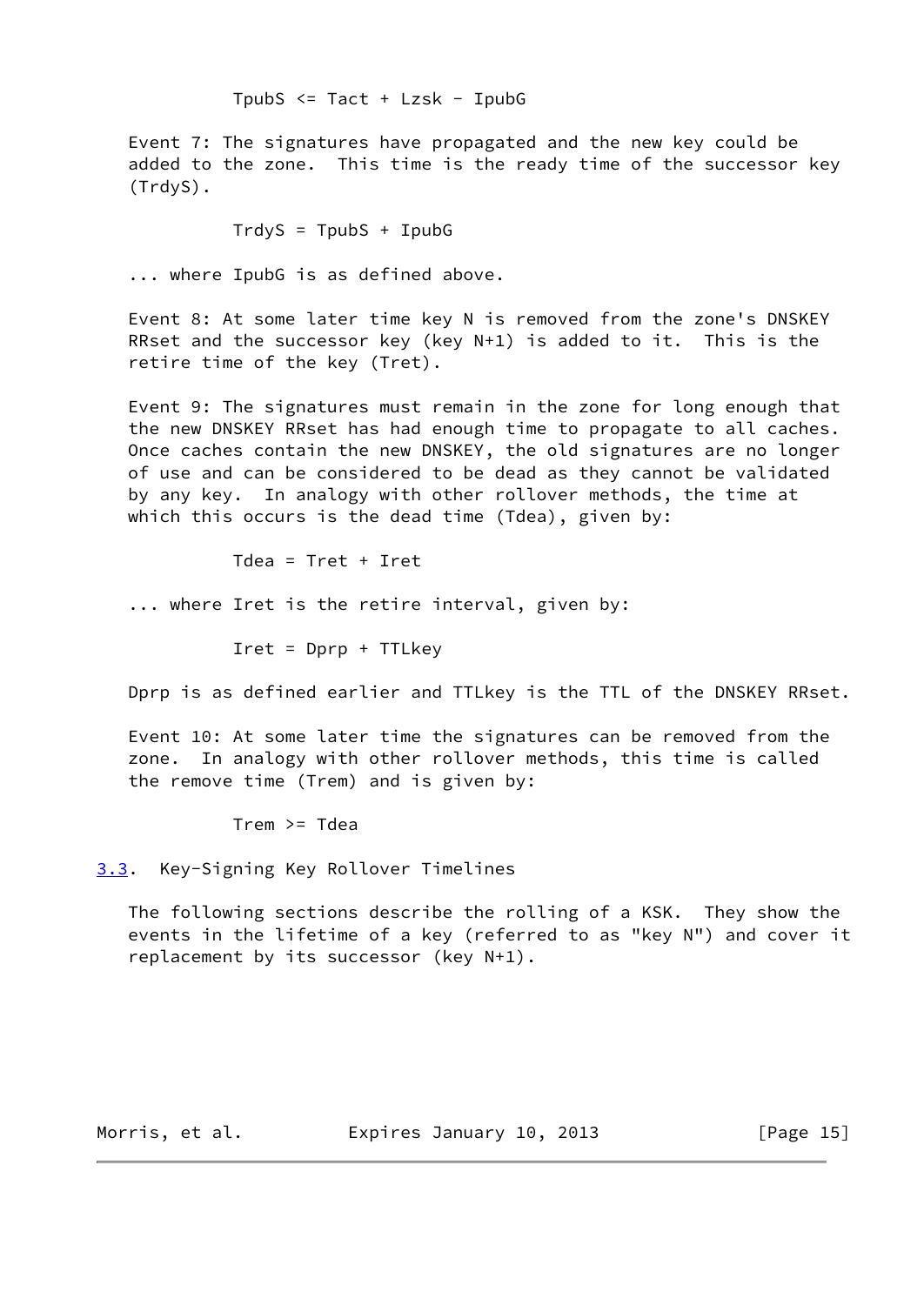#### <span id="page-17-1"></span><span id="page-17-0"></span>[3.3.1](#page-17-0). Double-Signature Method

 The timeline for a double-signature rollover is shown below. The diagram follows the convention described in [Section 3.2.1](#page-9-2)



Figure 4: Timeline for a Double-Signature KSK rollover.

 Event 1: Key N is generated at the generate time (Tgen). Although there is no reason why the key cannot be generated immediately prior to its publication in the zone (Event 2), some implementations may find it convenient to create a pool of keys in one operation and draw from that pool as required. For this reason, it is shown as a separate event. Keys that are available for use but not published are said to be generated.

 Event 2: Key N is introduced into the zone; it is added to the DNSKEY RRset, which is then signed by key N and all currently active KSKs. (So at this point, the DNSKEY RRset is signed by both key N and its predecessor KSK. If other KSKs were active, it is signed by these as well.) This is the publication time (Tpub); after this the key is said to be published.

Event 3: Before it can be used, the key must be published for long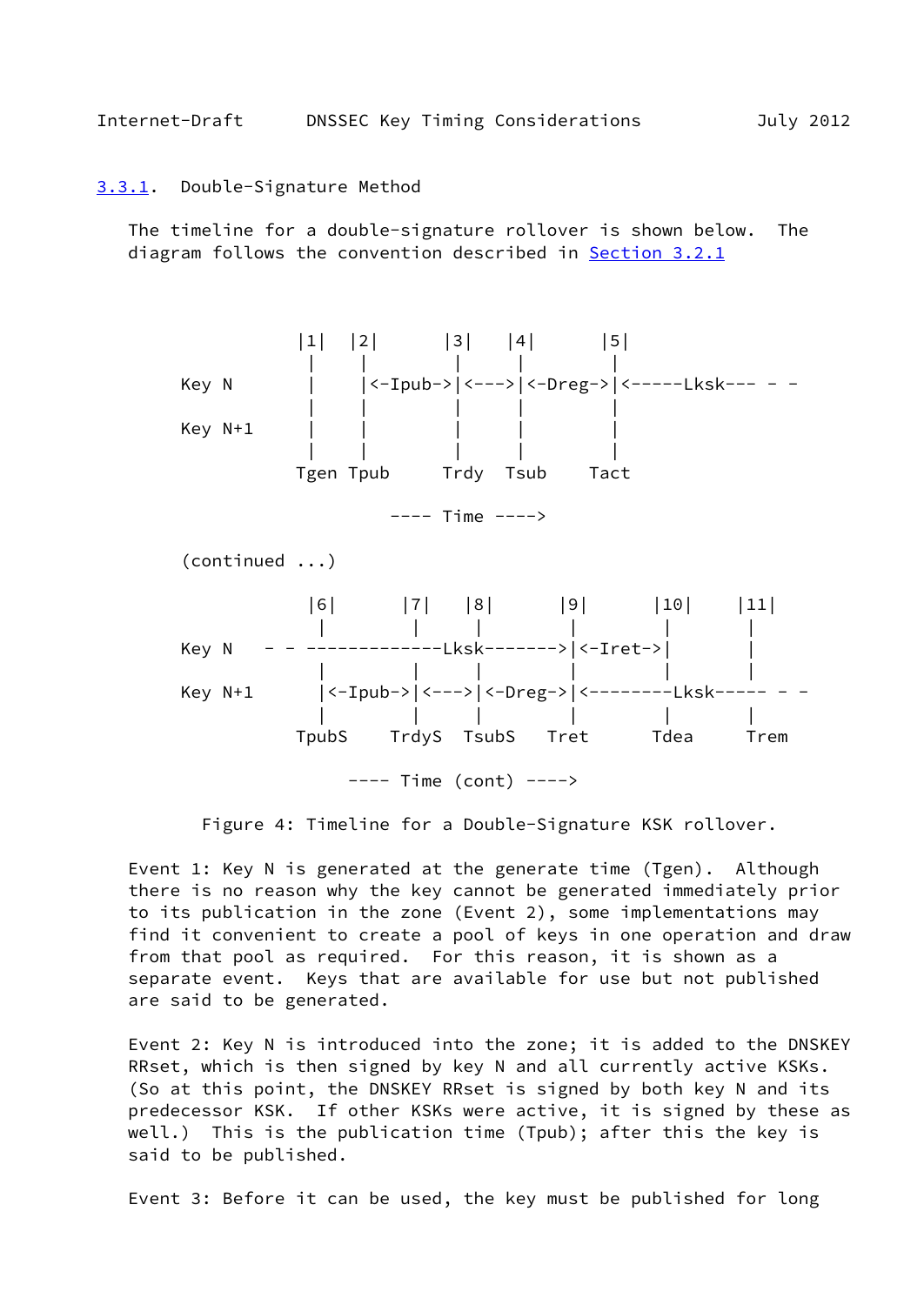enough to guarantee that any validating resolver that has a copy of

| Morris, et al. | Expires January 10, 2013 | [Page 16] |
|----------------|--------------------------|-----------|
|----------------|--------------------------|-----------|

Internet-Draft DNSSEC Key Timing Considerations July 2012

 the DNSKEY RRset in its cache will have a copy of the RRset that includes this key: in other words, that any prior cached information about the DNSKEY RRset has expired.

 The interval is the publication interval (Ipub) and, for the second or subsequent KSKs in the zone, is given by:

\n
$$
\text{Ipub} = \text{DprpC} + \text{TLkey}
$$
\n

 ... where DprpC is the propagation delay for the child zone (the zone containing the KSK being rolled) and TTLkey the TTL for the DNSKEY RRset. The time at which this occurs is the key's ready time, Trdy, given by:

$$
Trdy = Tpub + Ipub
$$

 (The case of introducing the first KSK into the zone is discussed in [Section 3.3.5](#page-26-0).)

 Event 4: At some later time, the DS record corresponding to the new KSK is submitted to the parent zone for publication. This time is the submission time, Tsub.

 Event 5: The DS record is published in the parent zone. As this is the point at which all information for authentication - both DNSKEY and DS record - is available in the two zones, in analogy with other rollover methods, this is called the activation time of the key (Tact):

Tact =  $Tsub + Dreg$ 

 ... where Dreg is the registration delay, the time taken after the DS record has been received by the parent zone manager for it to be placed in the zone. (Parent zones are often managed by different entities, and this term accounts for the organisational overhead of transferring a record.)

 Event 6: While key N is active, thought needs to be given to its successor (key N+1). At some time before the scheduled end of the KSK lifetime, the successor KSK is published in the zone. (As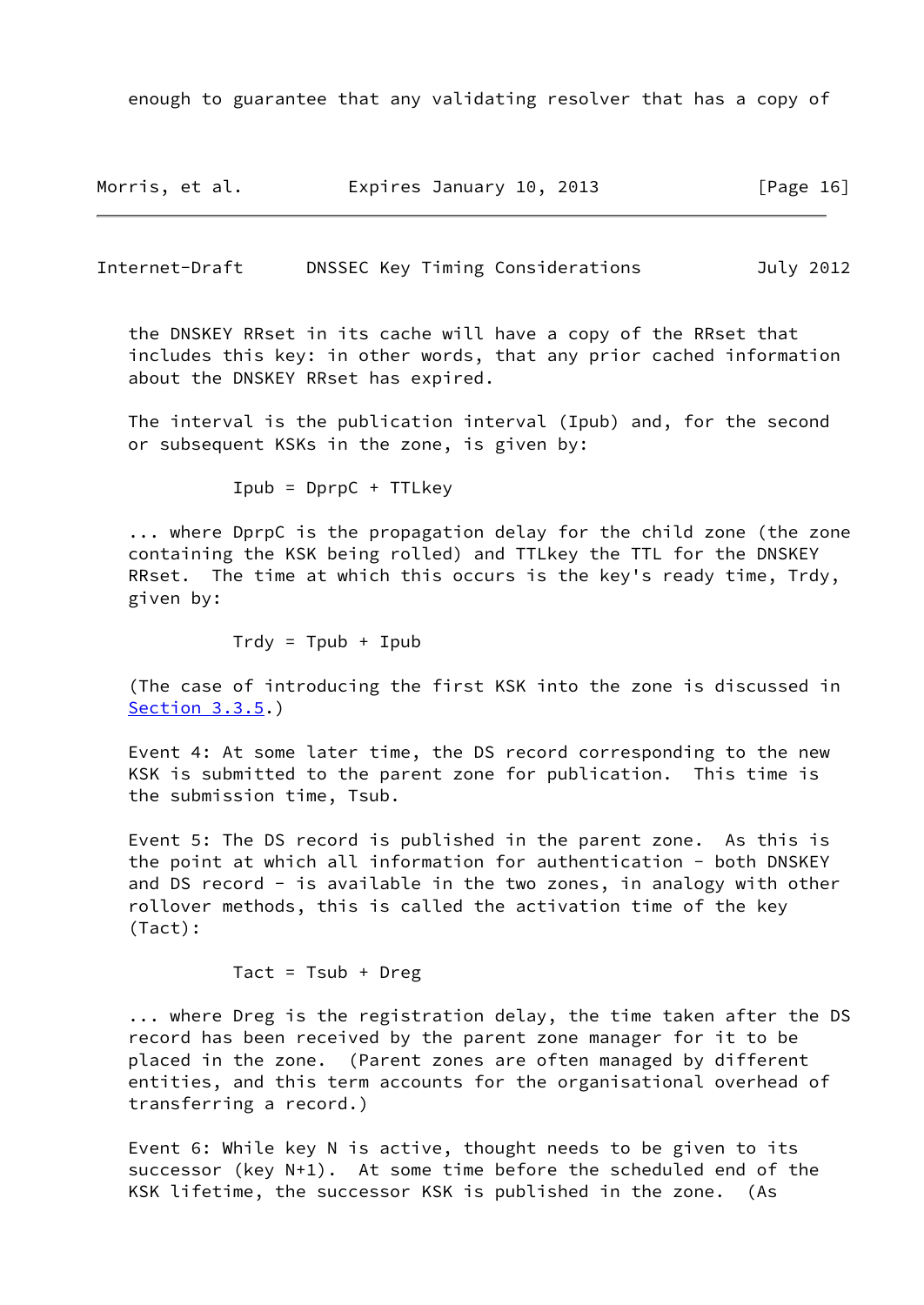before, this means that the DNSKEY RRset is signed by both the current and successor KSK.) This time is the publication time of the successor key, TpubS, given by:

TpubS <= Tact + Lksk - Dreg - Ipub

... where Lksk is the scheduled lifetime of the KSK.

Morris, et al. **Expires January 10, 2013** [Page 17]

<span id="page-19-1"></span>Internet-Draft DNSSEC Key Timing Considerations July 2012

 Event 7: After an interval Ipub, key N+1 becomes ready (in that all caches that have a copy of the DNSKEY RRset have a copy of this key). This time is the ready time of the successor (TrdyS).

 Event 8: At the submission time of the successor (TsubS), the DS record corresponding to key N+1 is submitted to the parent zone.

 Event 9: The successor DS record is published in the parent zone and the current DS record withdrawn. The current key is said to be retired and the time at which this occurs is Tret, given by:

 $Tret = Tact + Lksk$ 

 Event 10: Key N must remain in the zone until any caches that contain a copy of the DS RRset have a copy containing the new DS record. This interval is the retire interval, given by:

Iret = DprpP + TTLds

 ... where DprpP is the propagation delay in the parent zone and TTLds the TTL of a DS record in the parent zone.

 As the key is no longer used for anything, is said to be dead. This point is the dead time (Tdea), given by:

Tdea = Tret + Iret

 Event 11: At some later time, key N is removed from the zone's DNSKEY RRset (at the remove time Trem); the key is now said to be removed.

Trem >= Tdea

<span id="page-19-0"></span>[3.3.2](#page-19-0). Double-DS Method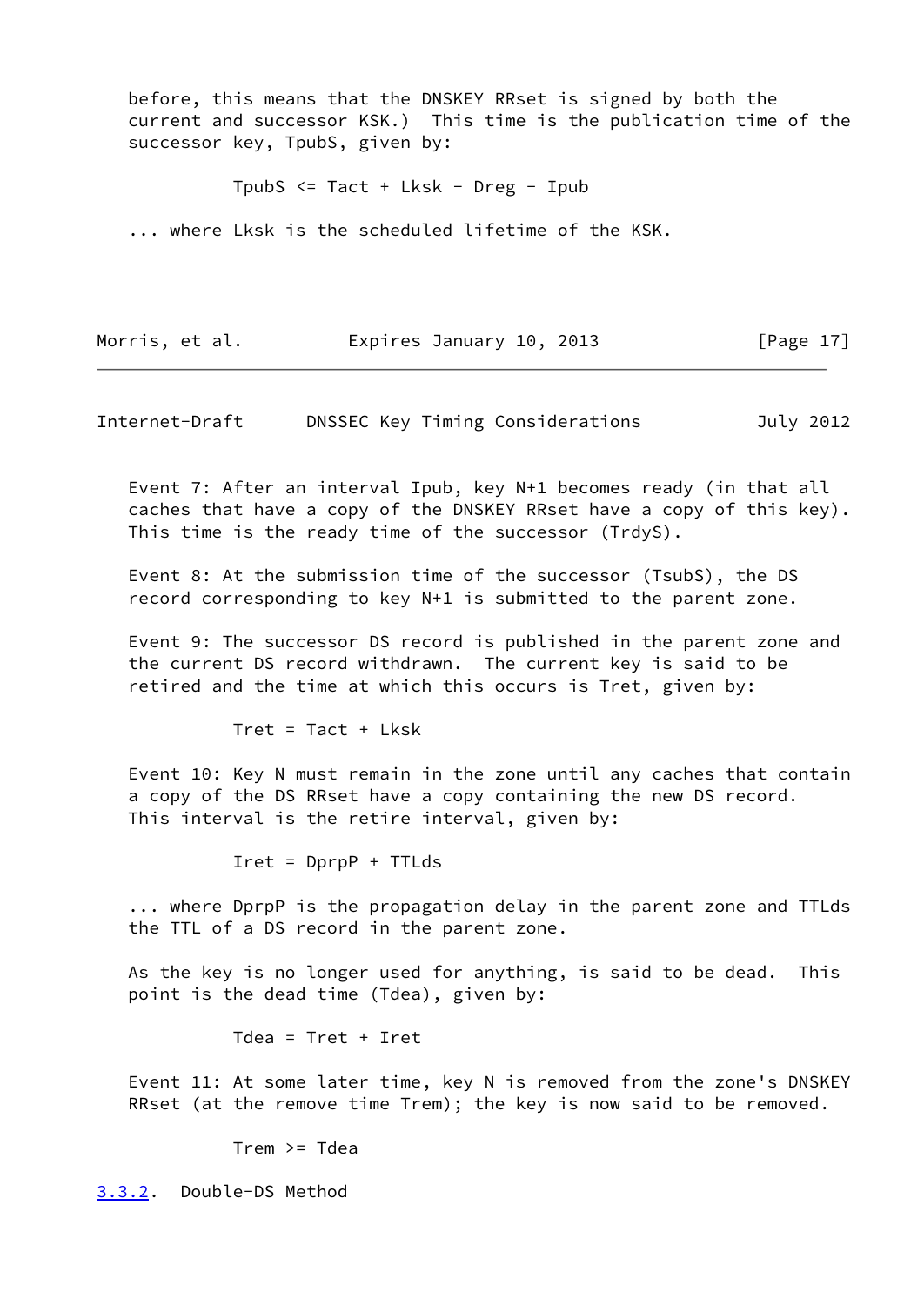The timeline for a double-DS rollover is shown below. The diagram follows the convention described in [Section 3.2.1](#page-9-2)



Figure 5: Timeline for a Double-DS KSK rollover.

 Event 1: Key N is generated at the generate time (Tgen). Although there is no reason why the key cannot be generated immediately prior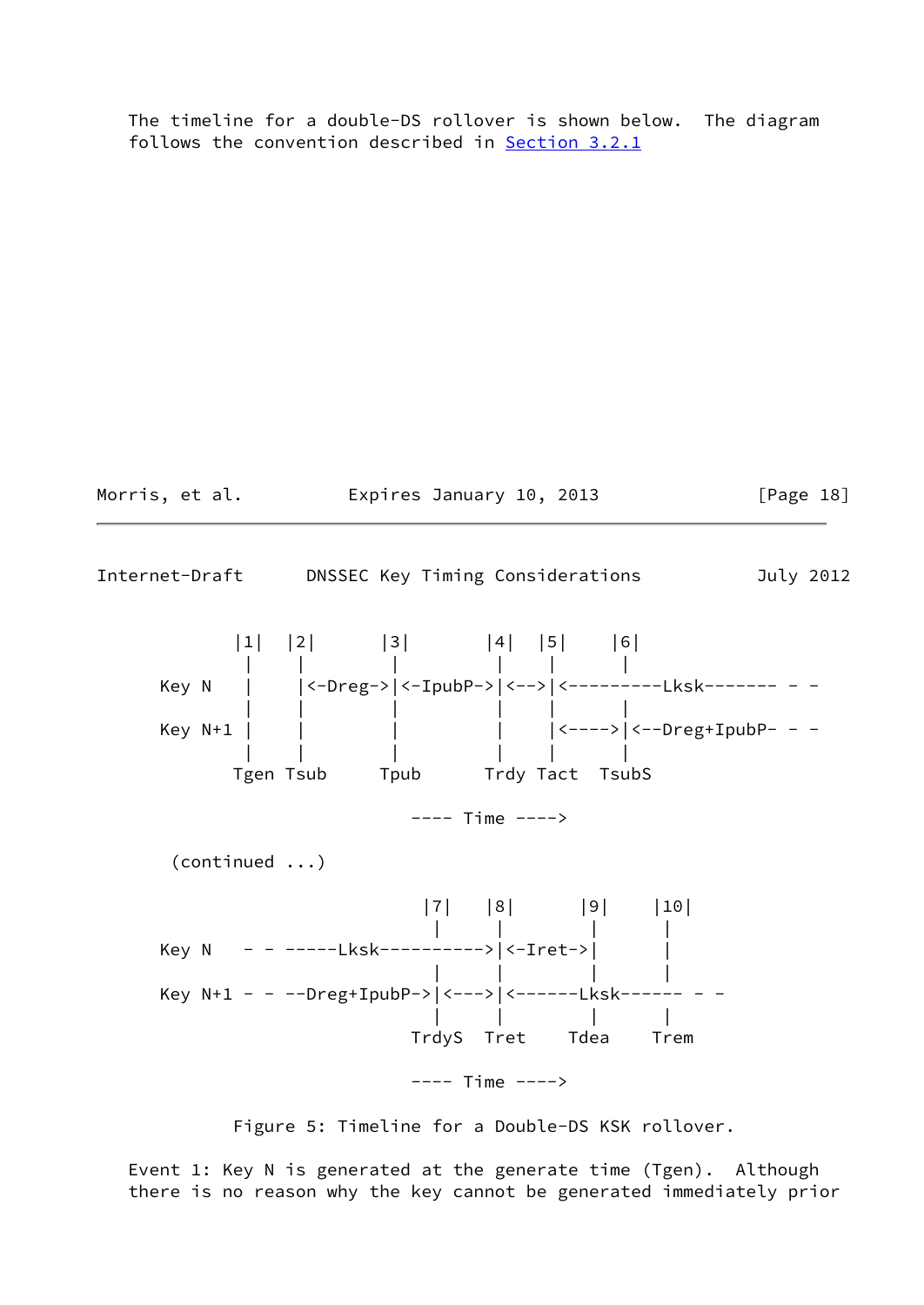to its publication in the zone (Event 2), some implementations may find it convenient to create a pool of keys in one operation and draw from that pool as required. For this reason, it is shown as a separate event. Keys that are available for use but not published are said to be generated.

 Event 2: The DS RR is submitted to the parent zone for publication. This time is the submission time, Tsub.

 Event 3: After the registration delay, Dreg, the DS record is published in the parent zone. This is the publication time Tpub, given by:

 $Tpub = Tsub + Dreg$ 

 Event 4: At some later time, any cache that has a copy of the DS RRset will have a copy of the DS record for key N. At this point, key N, if introduced into the DNSKEY RRset, could be used to validate the zone. For this reason, this time is known as the key's ready time, Trdy, and is given by:

| Morris, et al. | Expires January 10, 2013 | [Page 19] |
|----------------|--------------------------|-----------|
|----------------|--------------------------|-----------|

Internet-Draft DNSSEC Key Timing Considerations July 2012

 $Trdv = Tpub + IpubP$ 

 IpubP is the parent publication interval and is given by the expression:

IpubP = DprpP + TTLds

 ... where DprpP is the propagation delay for the parent zone and TTLds the TTL assigned to DS records in that zone.

 Event 5: At some later time, the key rollover takes place and the new key (key N) is introduced into the DNSKEY RRset and used to sign that.

 As both the old and new DS records have been in the parent zone long enough to ensure that they are in caches that contain the DS RRset, the zone can be authenticated throughout the rollover - the validating resolver either has a copy of the DNSKEY RRset authenticated by the predecessor key, or it has a copy of the updated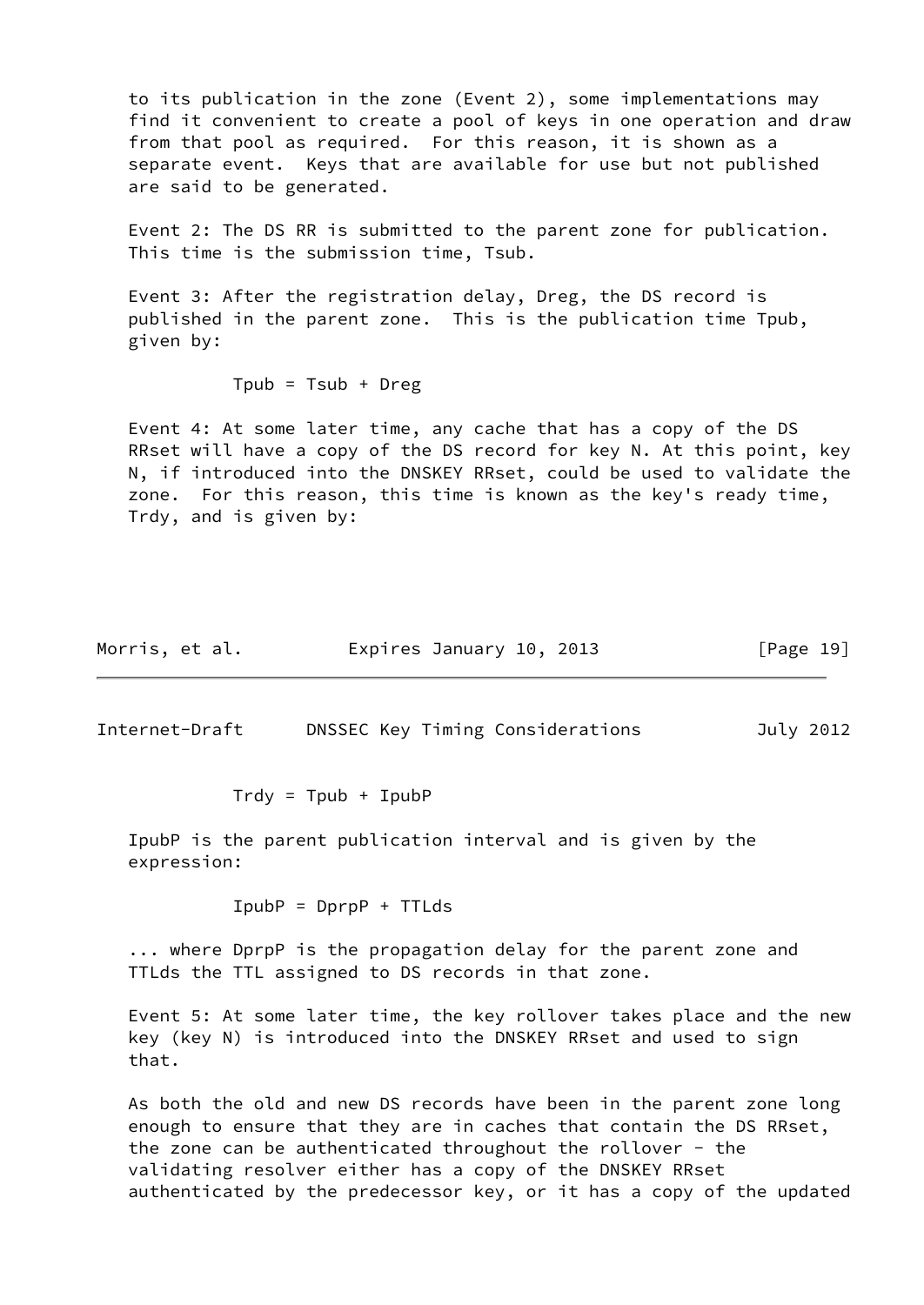RRset authenticated with the new key.

 This time is key N's activation time (Tact) and at this point the key is said to be active.

 Event 6: At some point thought must be given to key replacement. The DS record for the successor key must be submitted to the parent zone at a time such that when the current key is withdrawn, any cache that contains the zone's DS records has data about the DS record of the successor key. The time at which this occurs is the submission time of the successor, given by:

TsubS <= Tact + Lksk - IpubP - Dreg

... where Lksk is the lifetime of key N according to policy.

 Event 7: The successor key (key N+1) enters the ready state, i.e., its DS record is now in caches that contain the parent DS RRset. This is the ready time of the successor key, TrdyS.

 (The interval between events 6 and 7 for the key N+1 correspond to the interval between events 2 and 4 for key N)

 Event 8: When key N has been active for its lifetime (Lksk), it is replaced in the DNSKEY RRset by key N+1; the RRset is then signed with the new key. This is the retire time (Tret) of key N, given by:

| Expires January 10, 2013<br>Morris, et al. | [Page 20] |
|--------------------------------------------|-----------|
|--------------------------------------------|-----------|

<span id="page-22-0"></span>Internet-Draft DNSSEC Key Timing Considerations July 2012

Tret = Tact + Lksk

 Event 9: At some later time, all copies of the old DNSKEY RRset have expired from caches and the old DS record is no longer needed. In analogy with other rollover methods, this is called the dead time, Tdea, and is given by:

Tdea = Tret + Iret

... where Iret is the retire interval, given by:

Iret = DprpC + TTLkey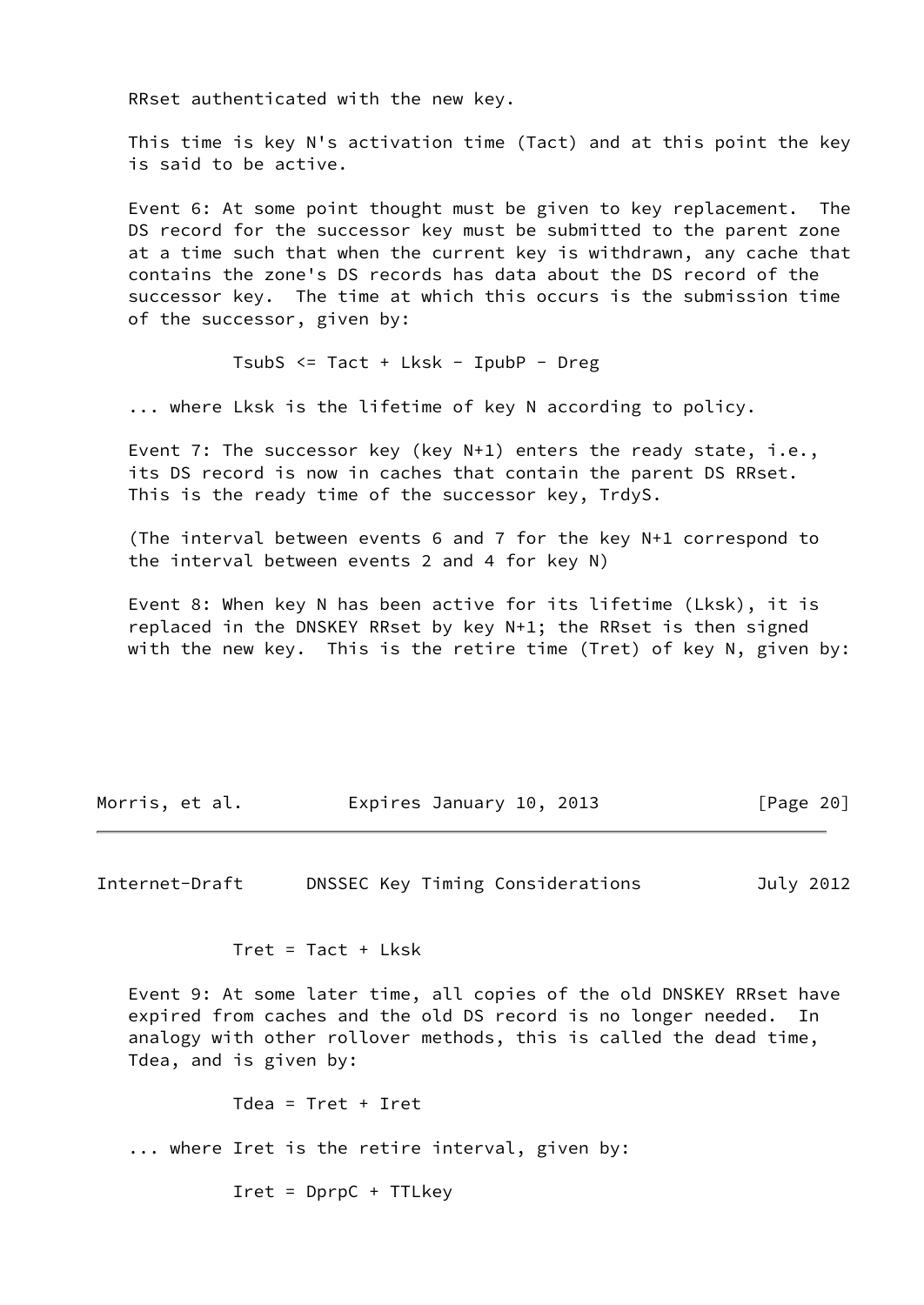As before, this term includes DprpC, the time taken to propagate the RRset change through the master-slave hierarchy of the child zone and TTLkey, the time taken for the DNSKEY RRset to expire from caches.

 Event 10: At some later time, the DS record is removed from the parent zone. In analogy with other rollover methods, this is the removal time (Trem), given by:

Trem >= Tdea

<span id="page-23-0"></span>[3.3.3](#page-23-0). Double-RRset Method

 The timeline for a double-RRset rollover is shown below. The diagram follows the convention described in [Section 3.2.1](#page-9-2)



Figure 6: Timeline for a Double-RRset KSK rollover.

 Event 1: Key N is generated at the generate time (Tgen). Although there is no reason why the key cannot be generated immediately prior to its publication in the zone (Event 2), some implementations may find it convenient to create a pool of keys in one operation and draw from that pool as required. For this reason, it is shown as a separate event. Keys that are available for use but not published

| Morris, et al. |  | Expires January 10, 2013 |  | [Page 21] |
|----------------|--|--------------------------|--|-----------|
|----------------|--|--------------------------|--|-----------|

Internet-Draft DNSSEC Key Timing Considerations July 2012

are said to be generated.

 Event 2: The key is added to and used for signing the DNSKEY RRset and is thereby published in the zone. At the same time the corresponding DS record is submitted to the parent zone for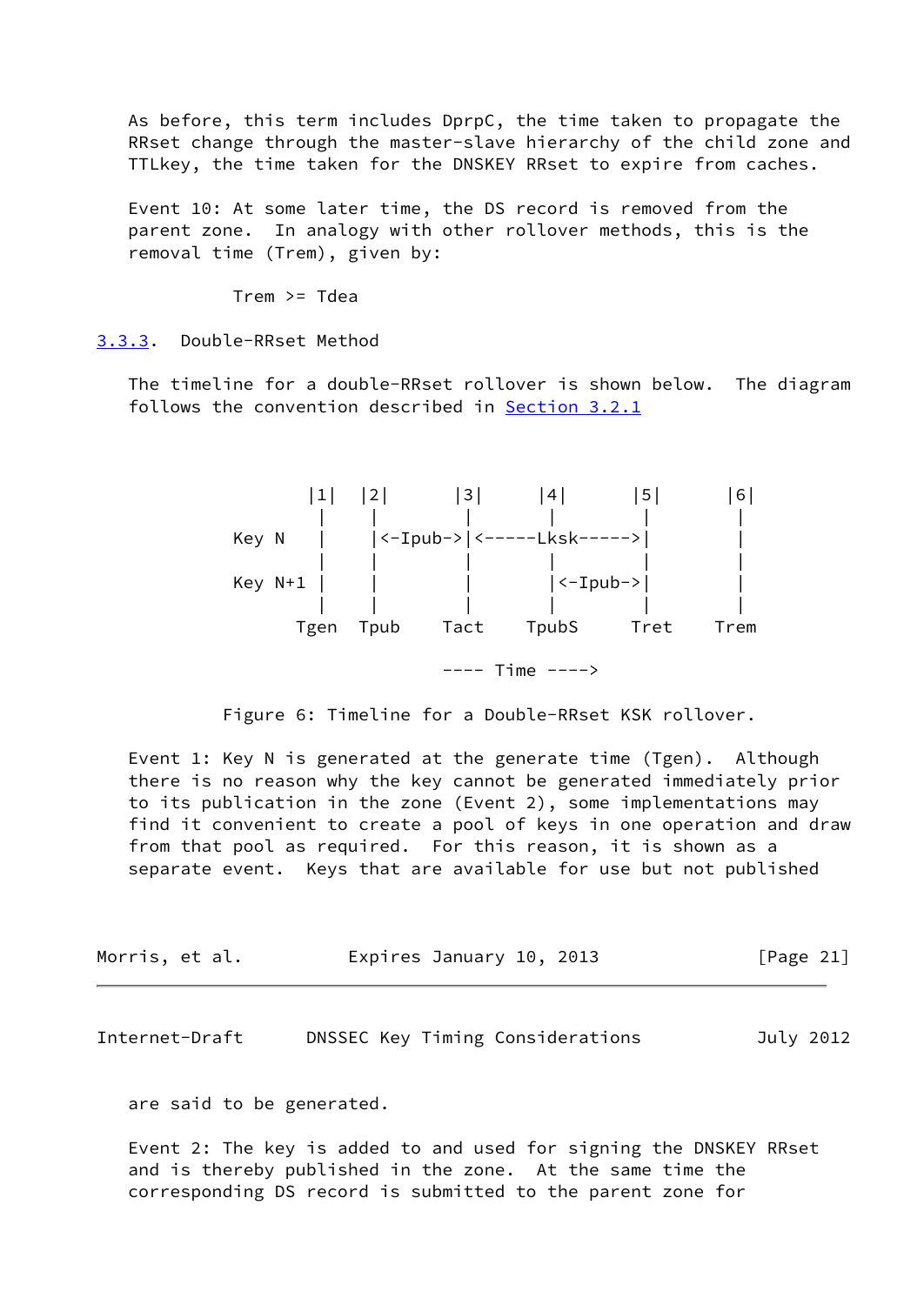publication. This time is the publish time (Tpub) and the key is now said to be published.

 Event 3: At some later time, the DS record is published in the parent zone and at some time after that, the updated information has reached all caches: any cache that holds a DNSKEY RRset from the child zone will have a copy that includes the new KSK, and any cache that has a copy of the parent DS RRset will have a copy that includes the new DS record.

 The time at which this occurs is called the activation time of the new KSK (Tact), given by:

Tact =  $Tpub + Tpub$ 

... where Ipub is the publication interval, given by:

 $Ipub = max(IpubP, IpubC)$ ,

 IpubP being the publication interval in the parent zone and IpubC the publication interval in the child zone. The parent zone's publication interval is given by:

IpubP = Dreg + DprpP + TTLds

 where Dreg is the registration delay, the time taken for the DS record to be published in the parent zone. DprpP is the parent zone's propagation delay and TTLds is the TTL of the DS record in that zone.

The child's publication interval is given by a similar equation:

IpubC = DprpC + TTLkey

 ... where DprpC is the propagation delay in the child zone and TTLkey the TTL of a DNSKEY record.

 Event 4: At some point we need to give thought to key replacement. The successor key (key N+1) must be introduced into the zone (and its DS record submitted to the parent) at a time such that it becomes active when the current key has been active for its lifetime, Lksk. This time is TpubS, the publication time of the successor key, and is given by:

| Morris, et al. | Expires January 10, 2013 | [Page 22] |
|----------------|--------------------------|-----------|
|----------------|--------------------------|-----------|

<span id="page-24-0"></span>

| Internet-Draft |  |  | DNSSEC Key Timing Considerations | July 2012 |
|----------------|--|--|----------------------------------|-----------|
|----------------|--|--|----------------------------------|-----------|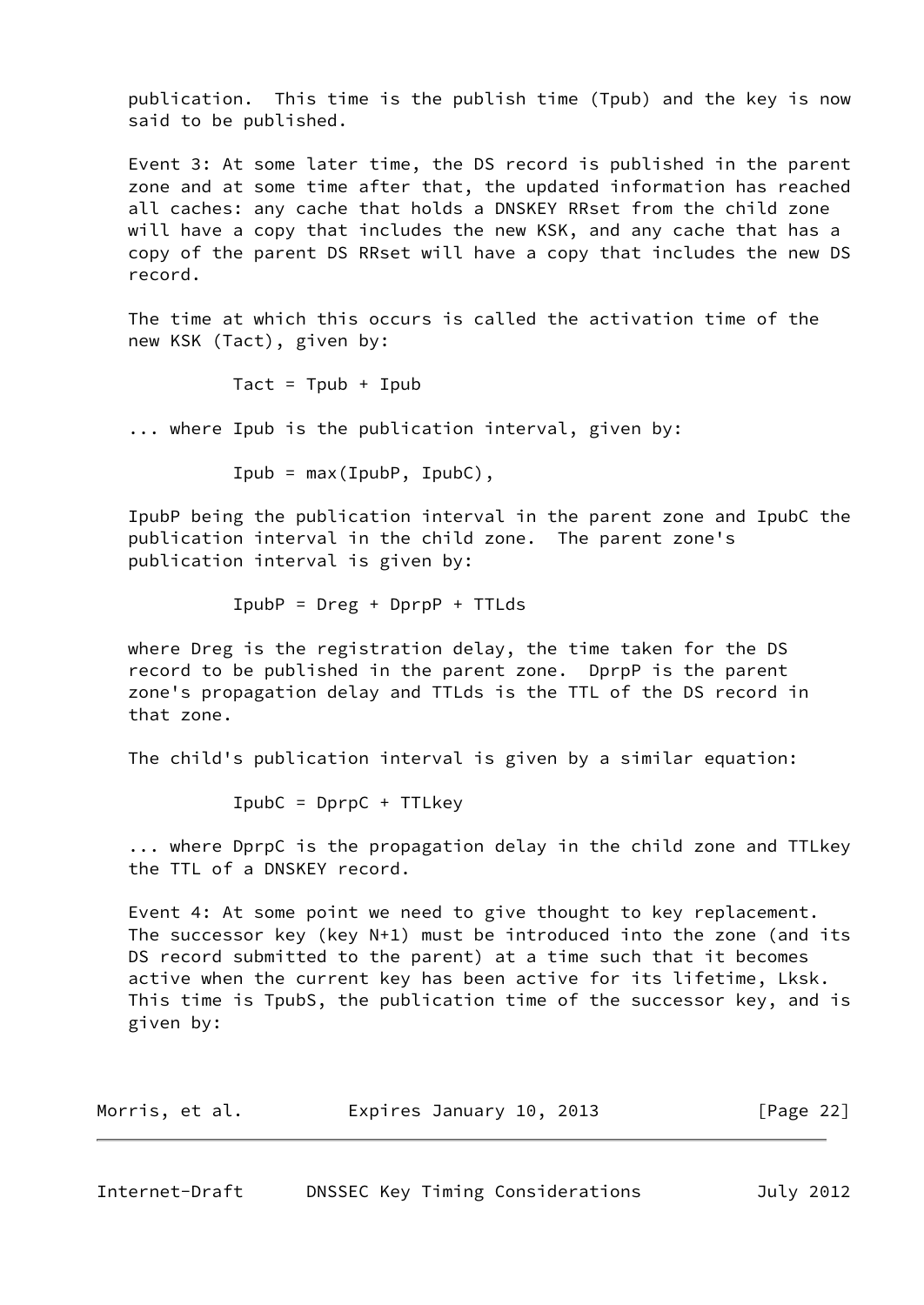TpubS  $\le$  Tact + Lksk - Ipub

... where Lksk is the lifetime of the KSK.

 Event 5: Key N+1's DNSKEY and DS records are in any caches that contain the child zone DNSKEY and/or the parent zone DS RR, and so the zone can be validated with the new key. This is the activation time of the successor key (TactS) and by analogy with other rollover methods, it is also the retire time of the current key. Since at this time the zone can be validated by the successor key, there is no reason to keep the current key in the zone and the time can also be regarded as the current key's dead time. Thus:

Tret =  $T$ dea =  $T$ actS =  $T$ act + L $k$ sk

 Event 6: At some later time, the key N's DS and DNSKEY records are removed from their respective zones. In analogy with other rollover methods, this is the removal time (Trem), given by:

Trem >= Tdea

#### <span id="page-25-0"></span>[3.3.4](#page-25-0). Interaction with Configured Trust Anchors

 Although the preceding sections have been concerned with rolling KSKs where the trust anchor is a DS record in the parent zone, zone managers may want to take account of the possibility that some validating resolvers may have configured trust anchors directly.

Rolling a configured trust anchor is dealt with in [[RFC5011\]](https://datatracker.ietf.org/doc/pdf/rfc5011). It requires introducing the KSK to be used as the trust anchor into the zone for a period of time before use, and retaining it (with the "revoke" bit set) for some time after use.

<span id="page-25-1"></span>[3.3.4.1](#page-25-1). Addition of KSK

 When the new key is introduced, the publication interval (Ipub) in the Double-Signature and Double-RRset methods should also be subject to the condition:

Ipub  $>=$  Dprp + max(Itrp, TTLkey)

 ... where the right hand side of the expression is the time taken for the change to propagate to all nameservers for the zone plus the "trust point" interval. This latter term is the interval required to guarantee that a resolver configured for the automatic update of keys from a particular trust point will see at least two validated DNSKEY RRsets containing the new key (a requirement from [[RFC5011](https://datatracker.ietf.org/doc/pdf/rfc5011)], section  $(2.4.1)$ . It is defined by the expression: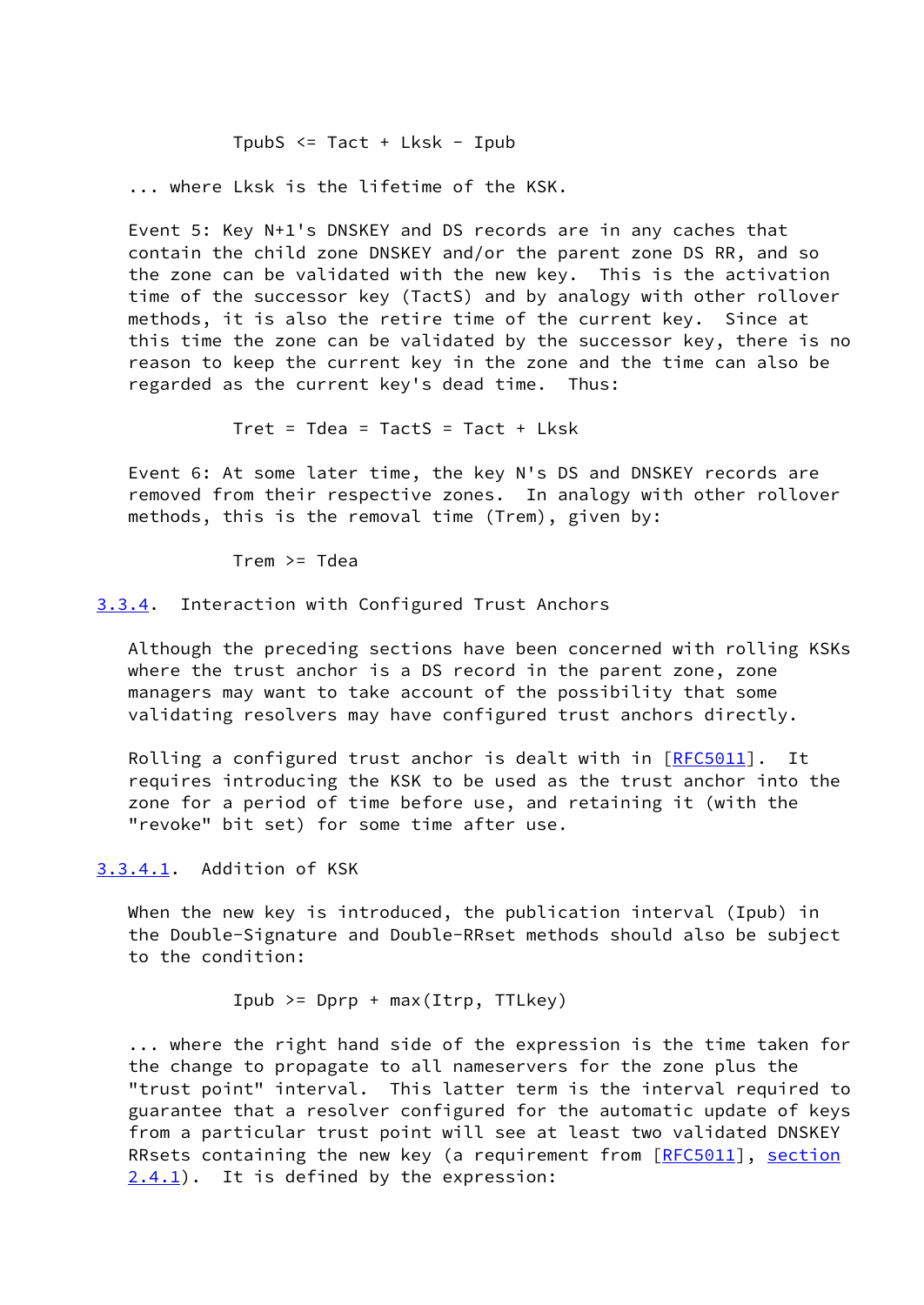<span id="page-26-1"></span>Internet-Draft DNSSEC Key Timing Considerations July 2012

Itrp >=  $(2 \times$  queryInterval) +  $(n \times$  retryTime)

 ... where queryInterval and retryTime are as defined in [section](https://datatracker.ietf.org/doc/pdf/rfc5011#section-2.3) 2.3 of [RFC5011]. "n" is the total number of retries needed by the resolver during the two attempts to get the DNSKEY RRset.

The first term of the expression (2  $*$  queryInterval) represents the time to obtain two validated DNSKEY RRsets. The second term (n \* retryTime) is a safety margin, with the value of "n" reflecting the degree of confidence in the communication between a resolver and the trust point.

 In the Double-DS method, instead of swapping the KSK RRs in a single step, there must now be a period of overlap. In other words, the new KSK must be introduced into the zone at least:

DprpC + max(Itrp, TTLkey)

... before the switch is made.

<span id="page-26-2"></span>[3.3.4.2](#page-26-2). Removal of KSK

 The timeline for the removal of the key in all methods is modified by introducing a new state, "revoked". When the key reaches its dead time, instead of being declared "dead", it is revoked; the "revoke" bit is set in the published DNSKEY RR, and the DNSKEY RRset re-signed with the current and revoked keys. The key is maintained in this state for the "revoke" interval, Irev, given by:

Irev  $>=$  30 days

... 30 days being the [[RFC5011](https://datatracker.ietf.org/doc/pdf/rfc5011)] remove hold-down time. After this time, the key is dead and can be removed from the zone.

#### <span id="page-26-0"></span>[3.3.5](#page-26-0). Introduction of First Keys

 There are no timing considerations associated with the introduction of the first keys into a zone other that they must be introduced and the zone validly signed before a chain of trust to the zone is created.

This is important: in the case of a secure parent, it means ensuring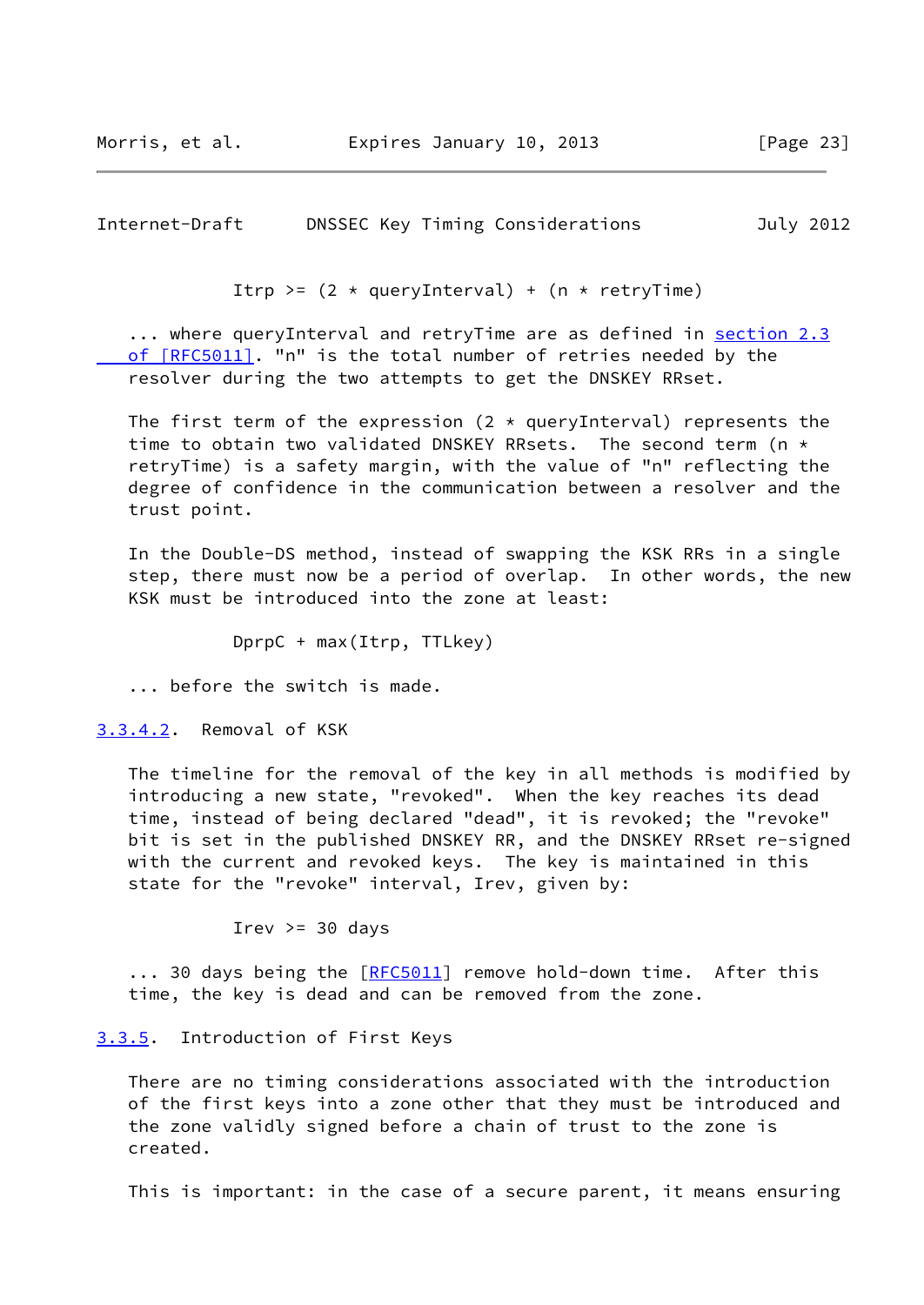that the DS record is not published in the parent zone until there is no possibility that a validating resolver can obtain the record yet is not able to obtain the corresponding DNSKEY. In the case of an insecure parent, i.e., the initial creation of a new security apex, it is not possible to guarantee this. It is up to the operator of the validating resolver to wait for the new KSK to appear at all

| Morris, et al. | Expires January 10, 2013 |  | [Page 24] |
|----------------|--------------------------|--|-----------|
|----------------|--------------------------|--|-----------|

#### <span id="page-27-1"></span>Internet-Draft DNSSEC Key Timing Considerations July 2012

servers for the zone before configuring the trust anchor.

#### <span id="page-27-0"></span>[4](#page-27-0). Standby Keys

 Although keys will usually be rolled according to some regular schedule, there may be occasions when an emergency rollover is required, e.g., if the active key is suspected of being compromised. The aim of the emergency rollover is to allow the zone to be re signed with a new key as soon as possible. As a key must be in the ready state to sign the zone, having at least one additional key (a standby key) in this state at all times will minimise delay.

 In the case of a ZSK, a standby key only really makes sense with the Pre-Publication method. A permanent standby DNSKEY RR should be included in the zone or successor keys could be introduced as soon as possible after a key becomes active. Either way results in one or more additional ZSKs in the DNSKEY RRset that can immediately be used to sign the zone if the current key is compromised.

 (Although in theory the mechanism could be used with both the Double- Signature and Double-RRSIG methods, it would require pre-publication of the signatures. Essentially, the standby key would be permanently active, as it would have to be periodically used to renew signatures. Zones would also permanently require two sets of signatures.)

 It is also possible to have a standby KSK. The Double-Signature method requires that the standby KSK be included in the DNSKEY RRset; rolling the key then requires just the introduction of the DS record in the parent. Note that the standby KSK should also be used to sign the DNSKEY RRset. As the RRset and its signatures travel together, merely adding the KSK without using it to sign the DNSKEY RRset does not provide the desired time saving: for a KSK to be used in a rollover the DNSKEY RRset must be signed with it, and this would introduce a delay while the old RRset (not signed with the new key)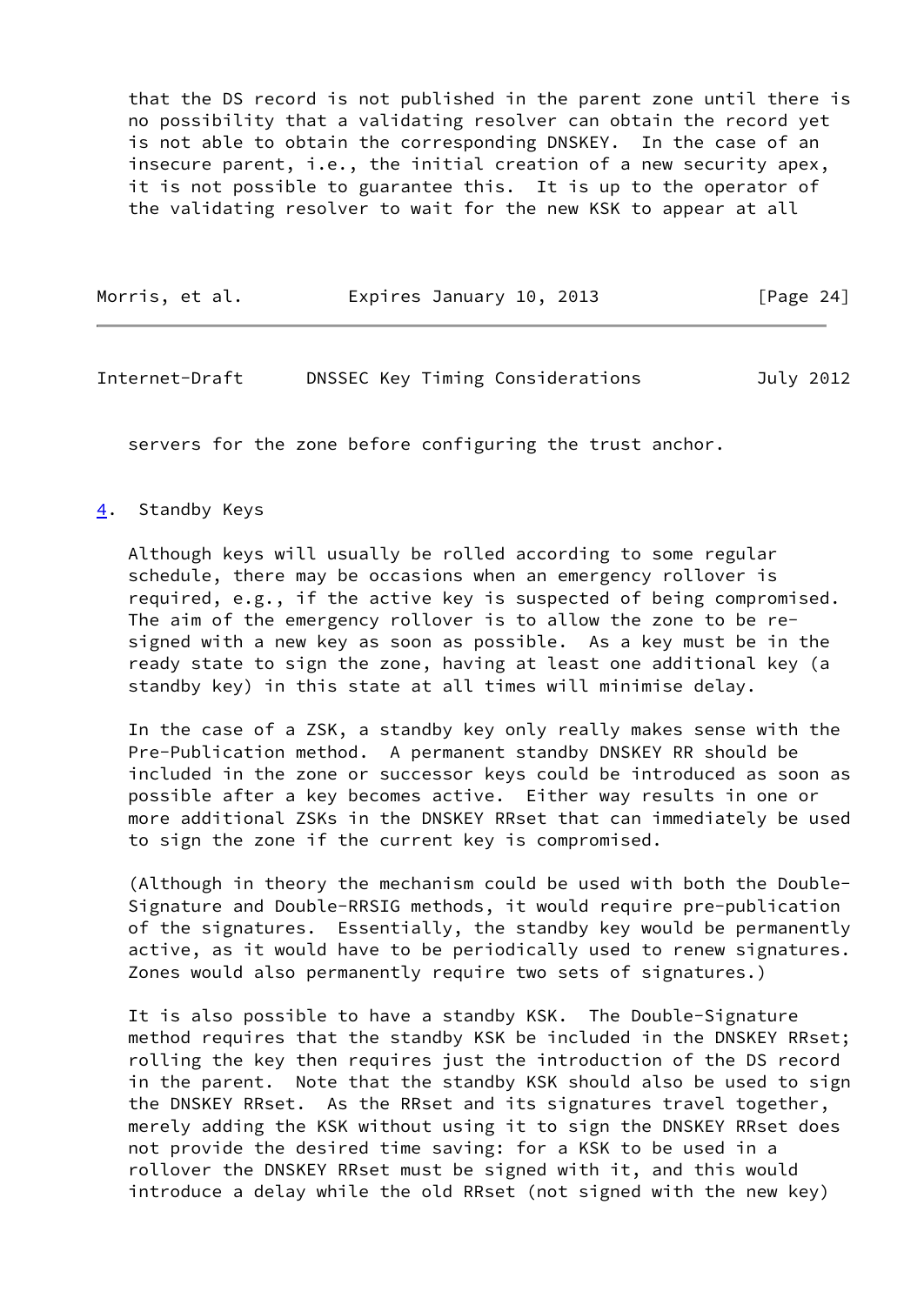expires from caches.

 The idea of a standby KSK in the Double-RRset rollover method effectively means having two active keys (as the standby KSK and associated DS record would both be published at the same time in their respective zones).

 Finally, in the Double-DS method of rolling a KSK, it is not a standby key that is present, it is a standby DS record in the parent zone.

 Whatever algorithm is used, the standby item of data can be included in the zone on a permanent basis, or be a successor introduced as

| Morris, et al. | Expires January 10, 2013 | [Page 25] |
|----------------|--------------------------|-----------|
|                |                          |           |

<span id="page-28-1"></span>Internet-Draft DNSSEC Key Timing Considerations July 2012

early as possible.

#### <span id="page-28-0"></span>[5](#page-28-0). Algorithm Considerations

 The preceding sections have implicitly assumed that all keys and signatures are created using a single algorithm. However, [[RFC4035\]](https://datatracker.ietf.org/doc/pdf/rfc4035) (section 2.4) states that "There MUST be an RRSIG for each RRset using at least one DNSKEY of each algorithm in the zone apex DNSKEY RRset".

Except in the case of an algorithm rollover - where the algorithms used to create the signatures are being changed - there is no relationship between the keys of different algorithms. This means that they can be rolled independently of one another. In other words, the key rollover logic described above should be run separately for each algorithm; the union of the results is included in the zone, which is signed using the active key for each algorithm.

#### <span id="page-28-2"></span>[6](#page-28-2). Limitation of Scope

 This document represents current thinking at the time of publication. However, the subject matter is evolving and it is more than likely that this document will need to be revised in the future.

 Some of the techniques and ideas that DNSSEC operators are considering differ from this those described in this document. Of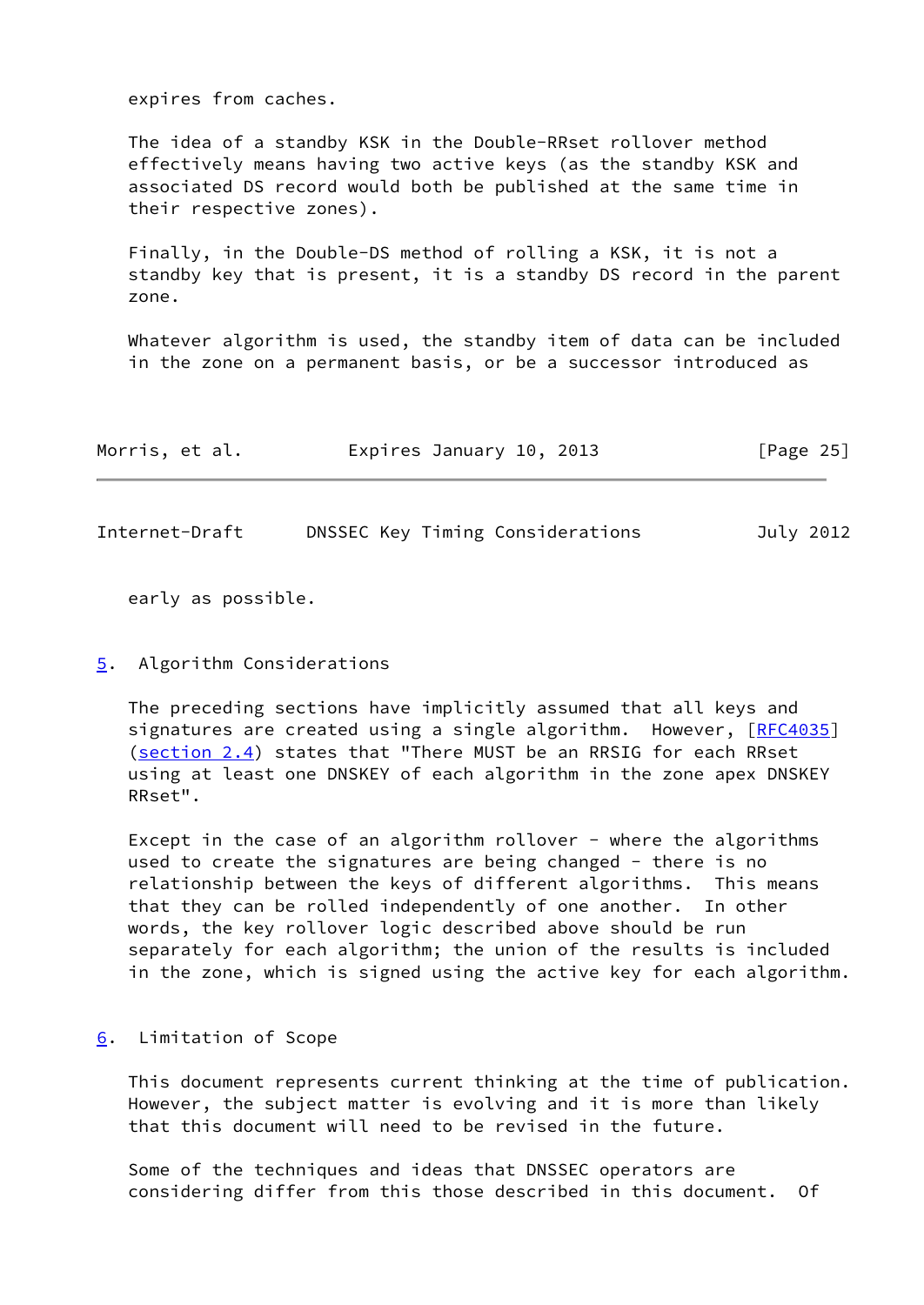particular interest are alternatives to the strict split into KSK and ZSK key roles and the consequences for rollover logic from partial signing (i.e., when the new key initially only signs a fraction of the zone while leaving other signatures generated by the old key in place).

Furthermore, as noted in [section 5](#page-28-0), this document covers only rolling keys of the same algorithm: it does not cover transitions between algorithms. The timing issues associated with algorithm rollovers will require a separate document.

 The reader is therefore reminded that DNSSEC is, as of date of publication, in the early stages of deployment, and best practices may further develop over time.

#### <span id="page-29-0"></span>[7](#page-29-0). Summary

 For ZSKs, "Pre-Publication" is generally considered to be the preferred way of rolling keys. As shown in this document, the time

| Morris, et al. | Expires January 10, 2013 | [Page 26] |
|----------------|--------------------------|-----------|
|----------------|--------------------------|-----------|

<span id="page-29-2"></span>

| Internet-Draft |  | DNSSEC Key Timing Considerations | July 2012 |
|----------------|--|----------------------------------|-----------|
|----------------|--|----------------------------------|-----------|

 taken to roll is wholly dependent on parameters under the control of the zone manager.

 In contrast, "Double-RRset" is the most efficient method for KSK rollover due to the ability to have new DS records and DNSKEY RRsets propagate in parallel. The time taken to roll KSKs may depend on factors related to the parent zone if the parent is signed. For zones that intend to comply with the recommendations of [\[RFC5011](https://datatracker.ietf.org/doc/pdf/rfc5011)], in virtually all cases the rollover time will be determined by the [RFC5011](https://datatracker.ietf.org/doc/pdf/rfc5011) "add hold-down" and "remove hold-down" times. It should be emphasized that this delay is a policy choice and not a function of timing values and that it also requires changes to the rollover process due to the need to manage revocation of trust anchors.

 Finally, the treatment of emergency key rollover is significantly simplified by the introduction of standby keys as standard practice during all types of rollovers.

<span id="page-29-1"></span>[8](#page-29-1). IANA Considerations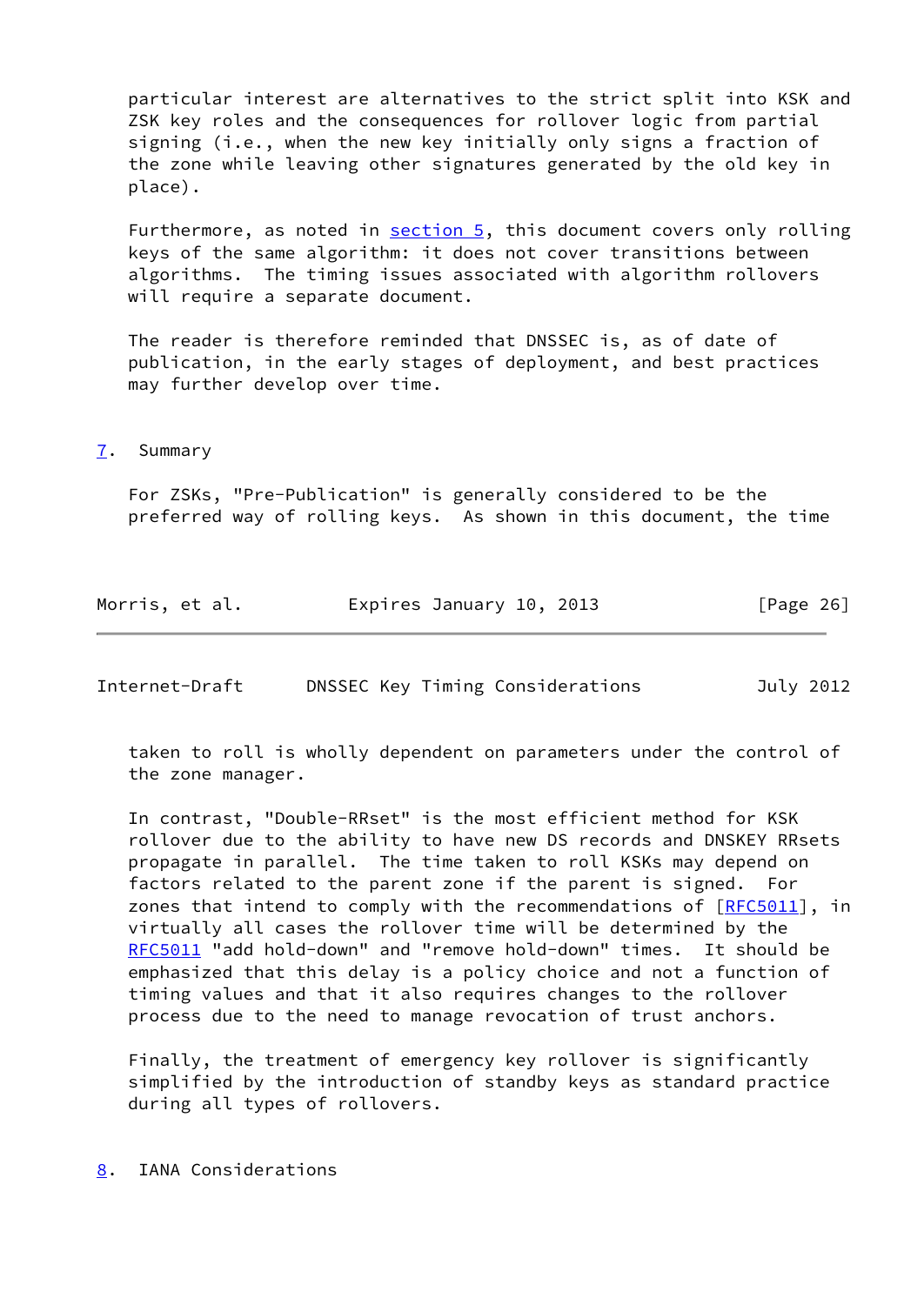This memo includes no request to IANA.

<span id="page-30-0"></span>[9](#page-30-0). Security Considerations

 This document does not introduce any new security issues beyond those already discussed in [\[RFC4033](https://datatracker.ietf.org/doc/pdf/rfc4033)], [\[RFC4034](https://datatracker.ietf.org/doc/pdf/rfc4034)], [[RFC4035\]](https://datatracker.ietf.org/doc/pdf/rfc4035) and [\[RFC5011](https://datatracker.ietf.org/doc/pdf/rfc5011)].

<span id="page-30-1"></span>[10.](#page-30-1) Acknowledgements

 The authors gratefully acknowledge help and contributions from Roy Arends, Matthijs Mekking and Wouter Wijngaards.

<span id="page-30-2"></span>[11.](#page-30-2) Normative References

<span id="page-30-4"></span> [I-D.ietf-dnsop-rfc4641bis] Kolkman, O. and M. Mekking, "DNSSEC Operational Practices, Version 2", [draft-ietf-dnsop-rfc4641bis-11](https://datatracker.ietf.org/doc/pdf/draft-ietf-dnsop-rfc4641bis-11) (work in progress), April 2012.

- [RFC2119] Bradner, S., "Key words for use in RFCs to Indicate Requirement Levels", [BCP 14](https://datatracker.ietf.org/doc/pdf/bcp14), [RFC 2119](https://datatracker.ietf.org/doc/pdf/rfc2119), March 1997.
- [RFC4033] Arends, R., Austein, R., Larson, M., Massey, D., and S. Rose, "DNS Security Introduction and Requirements",

| Morris, et al. | Expires January 10, 2013 | [Page 27] |
|----------------|--------------------------|-----------|
|----------------|--------------------------|-----------|

<span id="page-30-3"></span>Internet-Draft DNSSEC Key Timing Considerations July 2012

[RFC 4033,](https://datatracker.ietf.org/doc/pdf/rfc4033) March 2005.

- [RFC4034] Arends, R., Austein, R., Larson, M., Massey, D., and S. Rose, "Resource Records for the DNS Security Extensions", [RFC 4034,](https://datatracker.ietf.org/doc/pdf/rfc4034) March 2005.
- [RFC4035] Arends, R., Austein, R., Larson, M., Massey, D., and S. Rose, "Protocol Modifications for the DNS Security Extensions", [RFC 4035](https://datatracker.ietf.org/doc/pdf/rfc4035), March 2005.
- [RFC5011] StJohns, M., "Automated Updates of DNS Security (DNSSEC) Trust Anchors", [RFC 5011,](https://datatracker.ietf.org/doc/pdf/rfc5011) September 2007.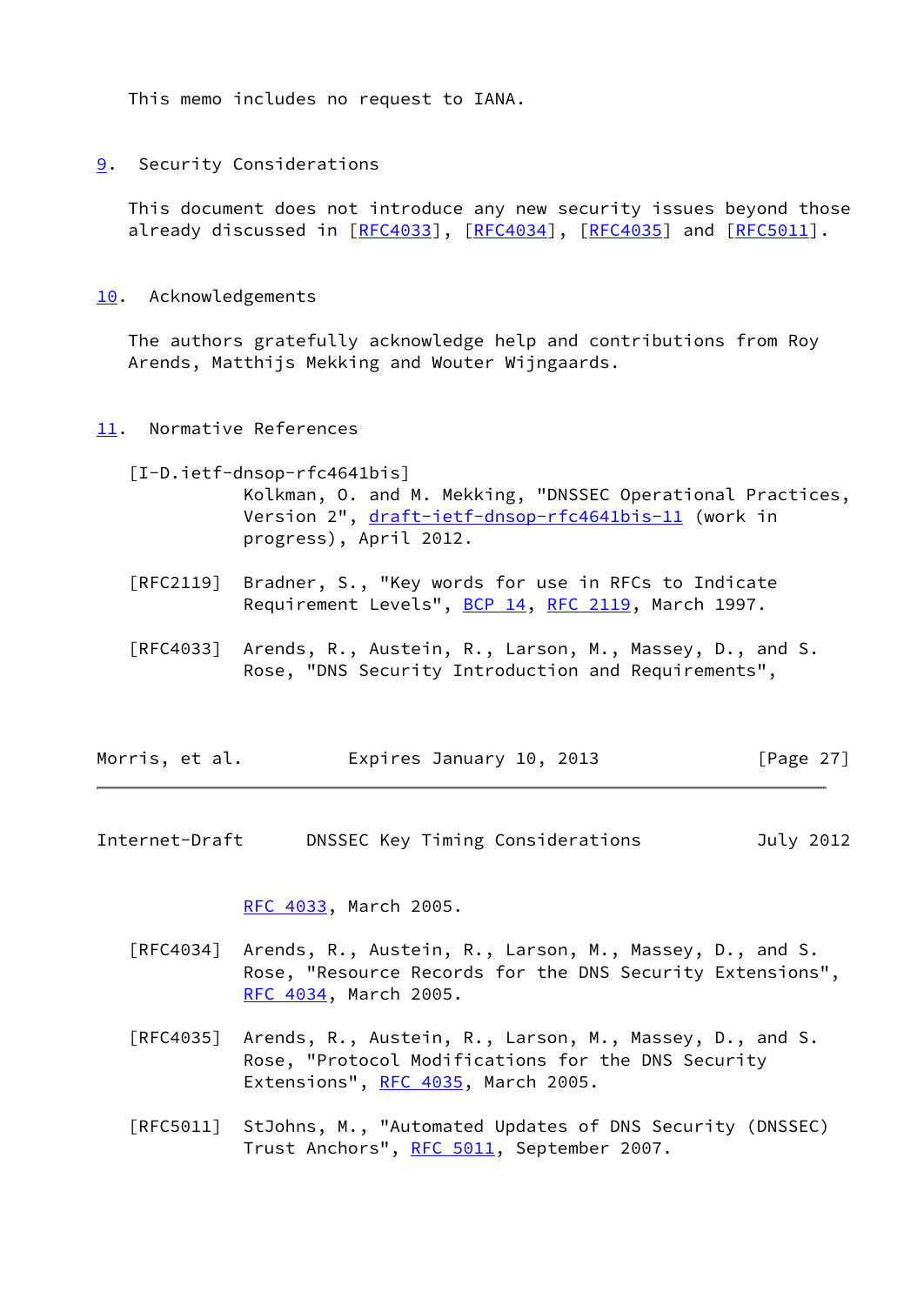#### <span id="page-31-0"></span>[Appendix A.](#page-31-0) List of Symbols

 The document defines a number of symbols, all of which are listed here. All are of the form:

All symbols used in the text are of the form:

<TYPE><id><INST>

where:

 <TYPE> is an upper-case character indicating what type the symbol is. Defined types are:

- D delay: interval that is a feature of the process
- I interval between two events

L lifetime: interval set by the zone manager

T a point in time

TTL TTL of a record

 I and T and TTL are self-explanatory. Like I, both D and L are time periods, but whereas I values are intervals between two events (even if the events are defined in terms of the interval, e.g., the dead time occurs "retire interval" after the retire time), D and L are fixed intervals: a "D" interval (delay) is a feature of the process, probably outside control of the zone manager, whereas an "L" interval (lifetime) is chosen by the zone manager and is a feature of policy.

 <id> is lower-case and defines what object or event the variable is related to, e.g.,

| Morris, et al. | Expires January 10, 2013 | [Page 28] |
|----------------|--------------------------|-----------|
|                |                          |           |
|                |                          |           |

Internet-Draft DNSSEC Key Timing Considerations July 2012

act activation

pub publication

ret retire

Finally, <INST> is a capital letter that distinguishes between the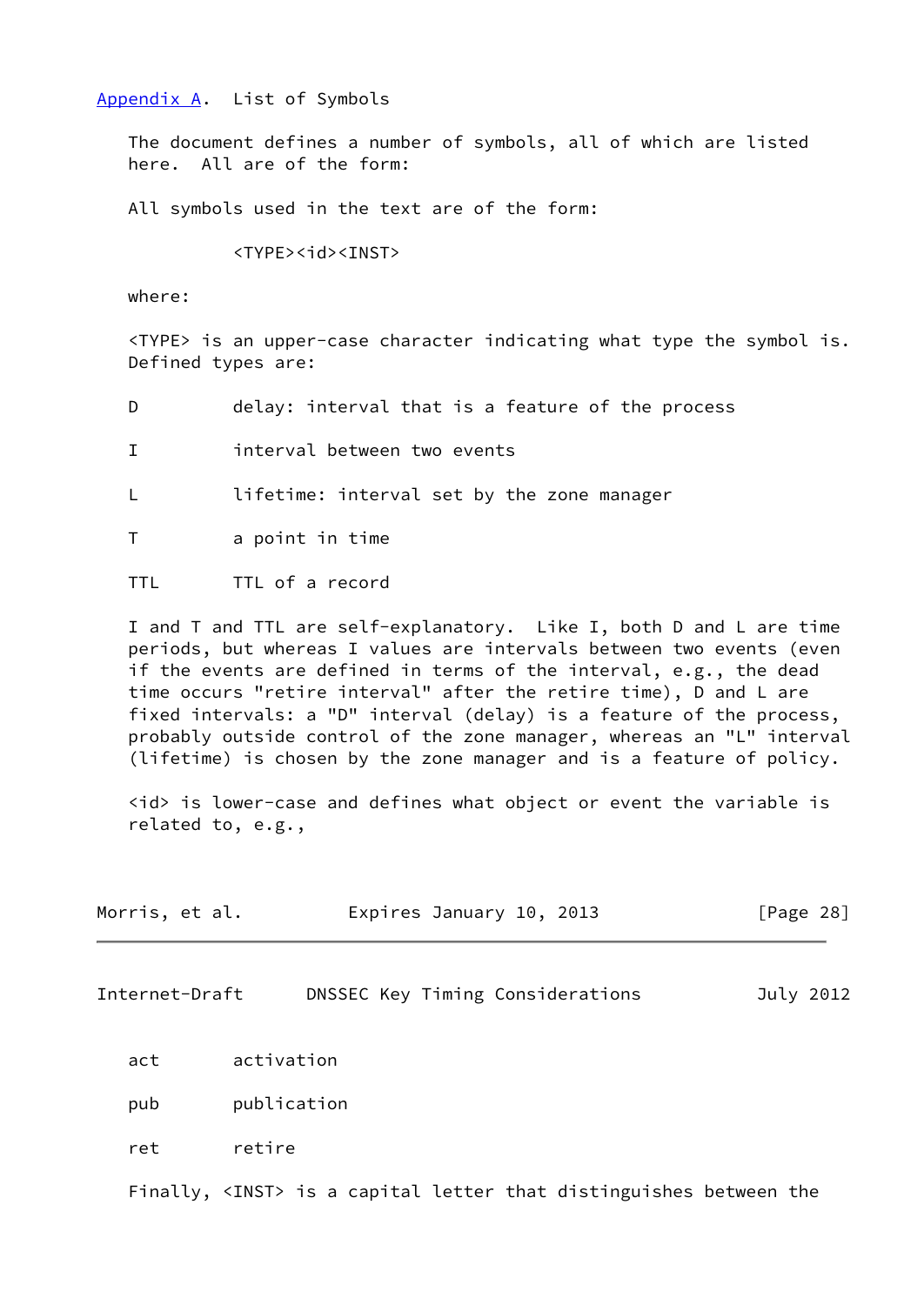same variable applying to different instances of an object and is one of:

- C child
- G signature
- P parent
- S successor

The list of variables used in the text is:

- Dprp Propagation delay. The amount of time for a change made at a master nameserver to propagate to all the slave nameservers.
- DprpC Propagation delay in the child zone.

DprpP Propagation delay in the parent zone.

- Dreg Registration delay: the time taken for a DS record submitted to a parent zone to appear in it. As a parent zone is often managed by a different organisation to that managing the child zone, the delays associated with passing data between zones is captured by this term.
- Dsgn Signing delay. After the introduction of a new ZSK, the amount of time taken for all the RRs in the zone to be signed with it.
- Ipub Publication interval. The amount of time that must elapse after the publication of a key before it can be assumed that any resolvers that have the DNSKEY RRset cached have a copy of this key.
- IpubC Publication interval in the child zone.

| Morris, et al. | Expires January 10, 2013 | [Page 29] |
|----------------|--------------------------|-----------|
|----------------|--------------------------|-----------|

| Internet-Draft |  |  | DNSSEC Key Timing Considerations | July 2012 |
|----------------|--|--|----------------------------------|-----------|
|----------------|--|--|----------------------------------|-----------|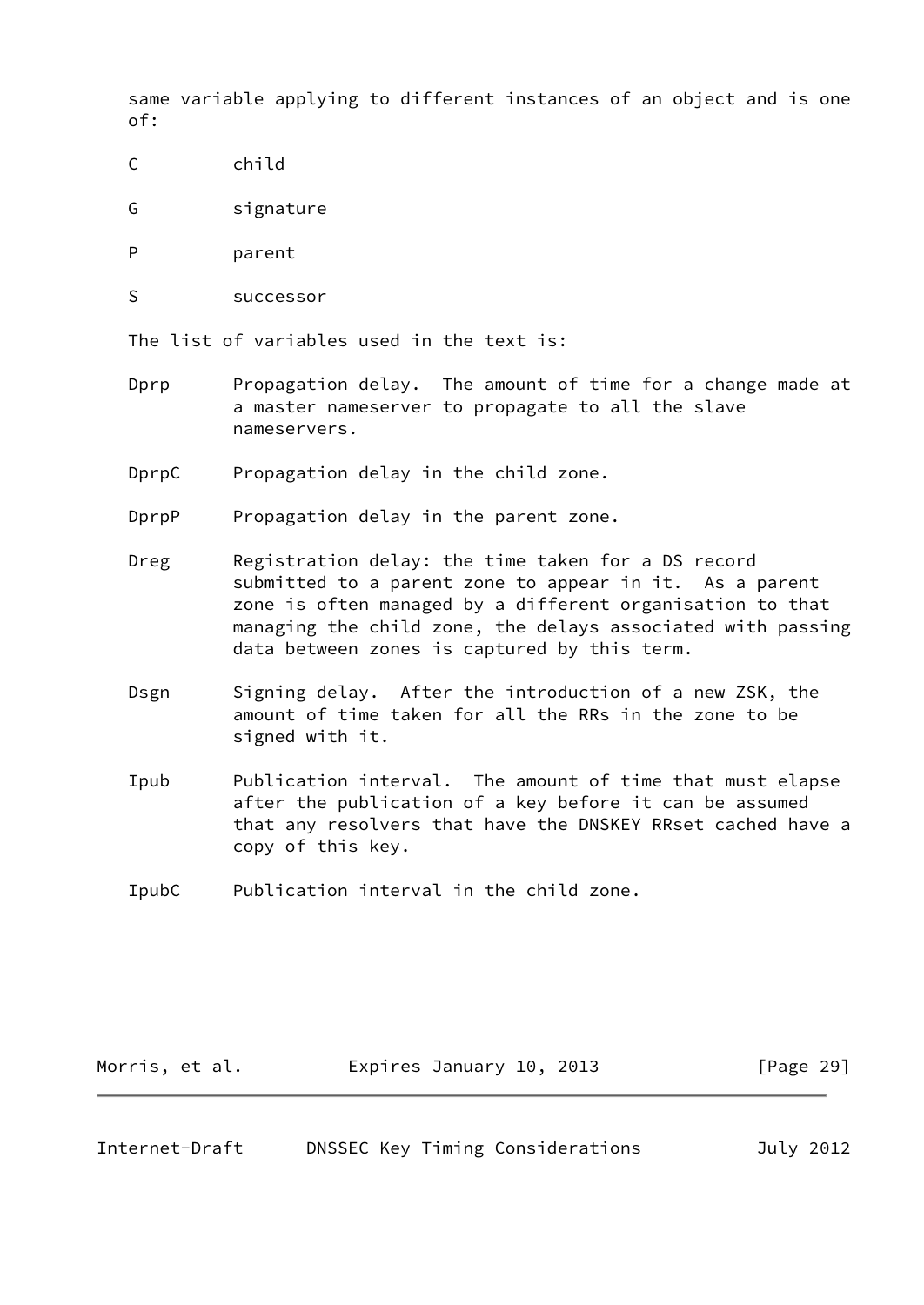- IpubG Publication interval for the signature created by a ZSK: the amount of time that must elapse after the signature has been created before it can be assumed that any resolves that have the RRset and RRSIG cached have a copy of this signature.
- IpubP Publication interval in the parent zone.
- Iret Betire interval. The amount of time that must elapse after a key enters the retire state for any signatures created with it to be purged from validating resolver caches.
- Irev Revoke interval. The amount of time that a KSK must remain published with the revoke bit set to satisfy [\[RFC5011](https://datatracker.ietf.org/doc/pdf/rfc5011)] considerations.
- Itrp Trust-point interval. The amount of time that a trust anchor must be published for to guarantee that a resolver configured for an automatic update of keys will see the new key at least twice.
- Lksk Lifetime of a key-signing key. This is the intended amount of time for which this particular KSK is regarded as the active KSK. Depending on when the key is rolled-over, the actual lifetime may be longer or shorter than this.
- Lzsk Lifetime of a zone-signing key. This is the intended amount of time for which the ZSK is used to sign the zone. Depending on when the key is rolled-over, the actual lifetime may be longer or shorter than this.
- Tact Activation time of the key; the time at which the key is regarded as the principal key for the zone.
- TactS Activation time of the successor key.
- Tdea Dead time of a key. Applicable only to ZSKs, this is the time at which any record signatures held in validating resolver caches are guaranteed to be created with the successor key.
- Tgen Generate time of a key. The time that a key is created.
- Tpub Publication time of a key. The time that a key appears in a zone for the first time.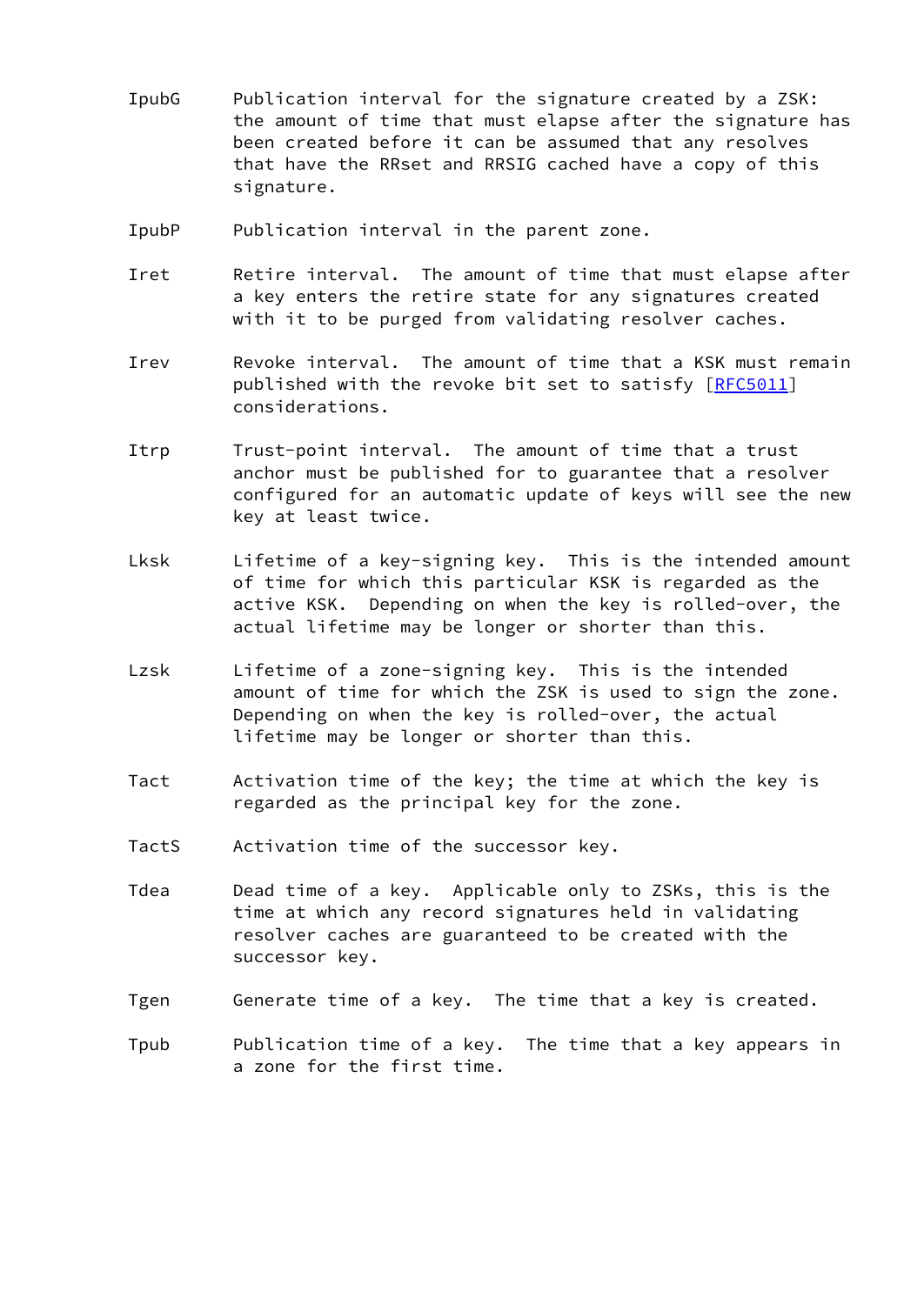#### <span id="page-34-1"></span>Internet-Draft DNSSEC Key Timing Considerations July 2012

TpubS Publication time of the successor key.

- Trem Removal time of a key. The time at which a key is removed from the zone.
- Tret Betire time of a key. The time at which a successor key starts being used to sign the zone.
- Trdy Ready time of a key. The time at which it can be guaranteed that validating resolvers that have key information from this zone cached have a copy of this key in their cache. (In the case of KSKs, should the validating resolvers also have DS information from the parent zone cached, the cache must include information about the DS record corresponding to the key.)
- TrdyS Ready time of a successor key.
- Tsub Submission time the time at which the DS record of a KSK is submitted to the parent.
- TsubS Submission time of the successor key.
- TTLds Time to live of a DS record (in the parent zone).
- TTLkey Time to live of a DNSKEY record. (By implication, this is also the time to live of the signatures on the DNSKEY RRset.)
- TTLsig The maximum time to live of all the RRSIG records in the zone that were created with the ZSK.

<span id="page-34-0"></span>[Appendix B.](#page-34-0) Change History (To be removed on publication)

 o [draft-ietf-dnsop-dnssec-key-timing-03](https://datatracker.ietf.org/doc/pdf/draft-ietf-dnsop-dnssec-key-timing-03) \* Clarifications of and corrections to wording (Marc Lampo, Alfred Hoenes).

 $*$  Updated timings related to trust anchor interaction (Matthijs Mekking).

\* Updated [RFC 4641](https://datatracker.ietf.org/doc/pdf/rfc4641) reference to 4641bis (Alfred Hoenes).

\* Moved change history to end of document (Alfred Hoenes).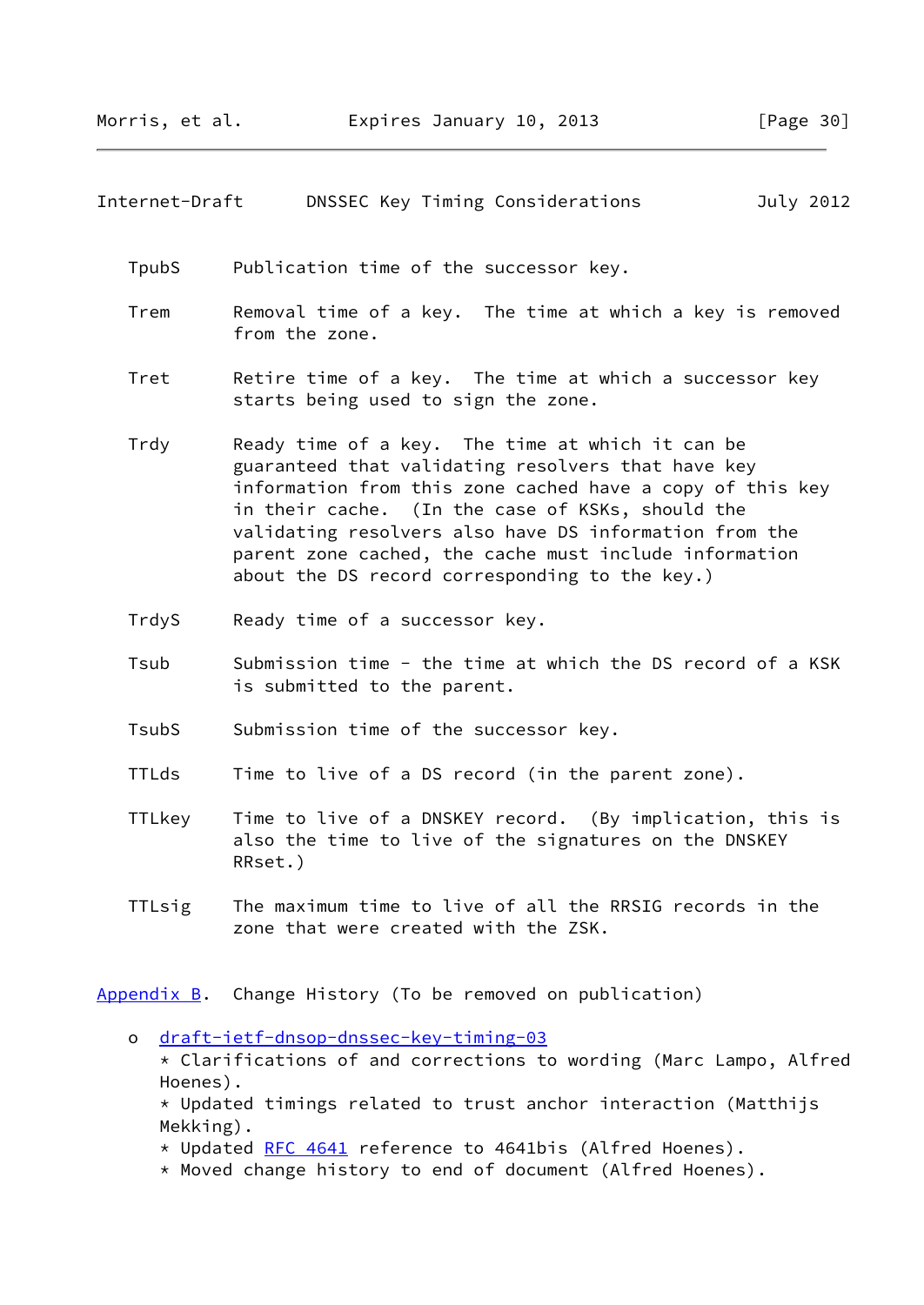o [draft-ietf-dnsop-dnssec-key-timing-02](https://datatracker.ietf.org/doc/pdf/draft-ietf-dnsop-dnssec-key-timing-02)

\* Significant re-wording of some sections.

 $*$  Removal of events noting change of state of predecessor key from ZSK Double-RRSIG and Double-Signature methods.

\* Change order of bullet points (and some wording) in section  $1.1$ .

| Morris, et al. | Expires January 10, 2013 | [Page 31] |
|----------------|--------------------------|-----------|
|                |                          |           |

Internet-Draft DNSSEC Key Timing Considerations July 2012

 \* Remove discussion of advantages and disadvantages of key roll methods from [section 2](#page-4-2): draft is informative and does not give recommendations.

 \* Removal of discussion of upper limit to retire time relationship to signature lifetime.

 \* Remove timing details of first key in the zone and move discussion of first signing of a zone to later in the document). (Matthijs Mekking)

\* Removal of redundant symbols from [Appendix A.](#page-31-0)

o [draft-ietf-dnsop-dnssec-key-timing-01](https://datatracker.ietf.org/doc/pdf/draft-ietf-dnsop-dnssec-key-timing-01)

\* Added section on limitation of scope.

- o [draft-ietf-dnsop-dnssec-key-timing-00](https://datatracker.ietf.org/doc/pdf/draft-ietf-dnsop-dnssec-key-timing-00)
	- \* Change to author contact details.
- o [draft-morris-dnsop-dnssec-key-timing-02](https://datatracker.ietf.org/doc/pdf/draft-morris-dnsop-dnssec-key-timing-02)
	- \* General restructuring.
	- \* Added descriptions of more rollovers (IETF-76 meeting).
	- \* Improved description of key states and removed diagram.
	- \* Provided simpler description of standby keys.
	- \* Added section concerning first key in a zone.
	- \* Moved [[RFC5011\]](https://datatracker.ietf.org/doc/pdf/rfc5011) to a separate section.

 \* Various nits fixed (Alfred Hoenes, Jeremy Reed, Scott Rose, Sion Lloyd, Tony Finch).

- o [draft-morris-dnsop-dnssec-key-timing-01](https://datatracker.ietf.org/doc/pdf/draft-morris-dnsop-dnssec-key-timing-01)
	- \* Use latest boilerplate for IPR text.

 $\star$  List different ways to roll a KSK (acknowledgements to Mark Andrews).

 $*$  Restructure to concentrate on key timing, not management procedures.

- \* Change symbol notation (Diane Davidowicz and others).
- \* Added key state transition diagram (Diane Davidowicz).
- $*$  Corrected spelling, formatting, grammatical and style errors (Diane Davidowicz, Alfred Hoenes and Jinmei Tatuya).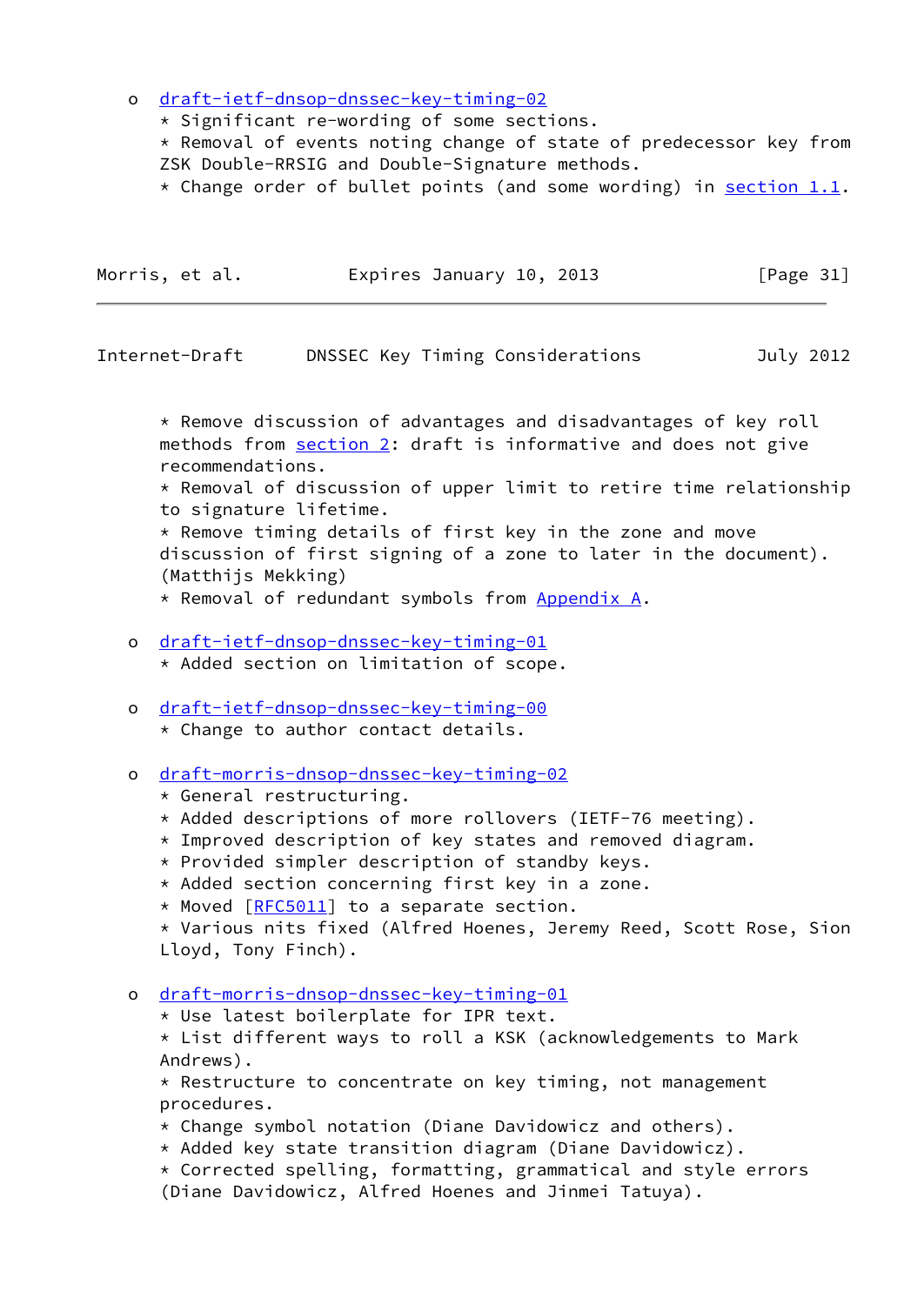<span id="page-36-0"></span> $*$  Added note that in the case of multiple algorithms, the signatures and rollovers for each algorithm can be considered as more or less independent (Alfred Hoenes).  $*$  Take account of the fact that signing a zone is not atomic (Chris Thompson). \* Add section contrasting pre-publication rollover with double signature rollover (Matthijs Mekking). \* Retained distinction between first and subsequent keys in definition of initial publication interval (Matthijs Mekking). o [draft-morris-dnsop-dnssec-key-timing-00](https://datatracker.ietf.org/doc/pdf/draft-morris-dnsop-dnssec-key-timing-00) Initial draft. Morris, et al. **Expires January 10, 2013** [Page 32] Internet-Draft DNSSEC Key Timing Considerations July 2012 Authors' Addresses Stephen Morris Internet Systems Consortium 950 Charter Street Redwood City, CA 94063 USA Phone: +1 650 423 1300 Email: stephen@isc.org Johan Ihren Netnod Franzengatan 5 Stockholm, SE-112 51 Sweden Phone: +46 8615 8573 Email: johani@autonomica.se John Dickinson Sinodun Internet Technologies Ltd Stables 4 Suite 11, Howbery Park Wallingford, Oxfordshire OX10 8BA UK Phone: +44 1491 818120